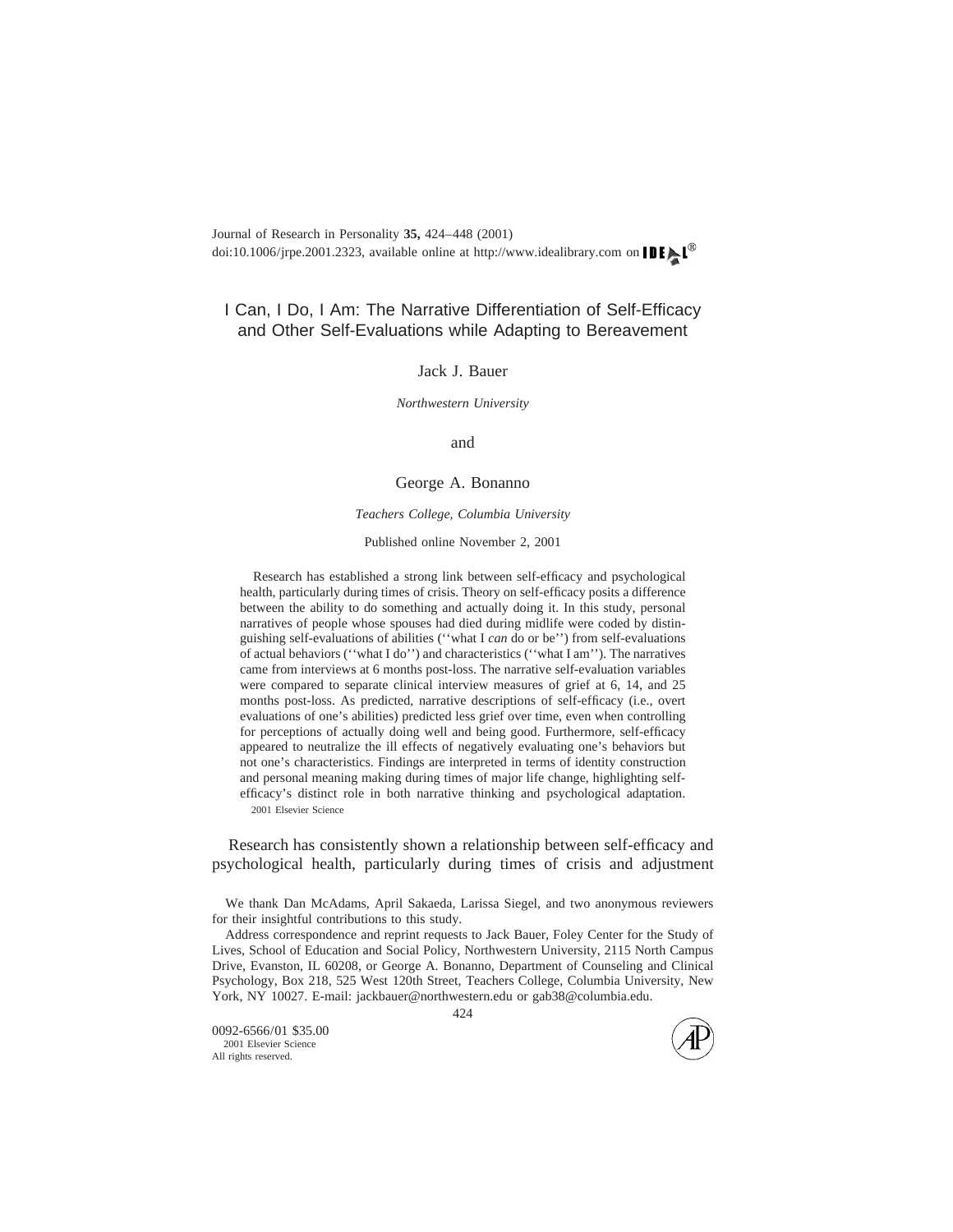(Bandura, 1997; Maddux & Lewis, 1995). Theory on self-efficacy posits the distinction between the ability to do something and actually doing it (Bandura, 1977). Yet research has not addressed how people perceive this distinction conceptually in the course of everyday thinking and narration, let alone how this perceived distinction relates to psychological health during times of crisis. In this study, we examined the narrative interviews of people who had recently lost a spouse during midlife. We coded these narratives for types of self-evaluation, making distinctions between evaluations of one's own abilities (i.e., self-efficacy) and evaluations of one's own behaviors and characteristics. We predicted, among other things, that making overt narrative evaluations of self-efficacy (e.g., ''I can do things well'') would correspond with psychological health during the 2 years following the loss, over and beyond making other related self-evaluations (e.g., ''I do things well,'' ''I'm a good person'').

A constellation of constructs revolving around self-efficacy has been paired with psychological health, well-being, and adjustment to major life change (Bandura, 1977, 1997; Diener, 1984; Diener, Suh, Lucas, & Smith, 1999; Folkman, 1984; Maddux & Lewis, 1995; Ryff & Singer, 1998; Taylor & Brown, 1988, 1994). These constructs address different facets of selfefficacy such as a sense of feeling capable, strong, or in control—essentially the perception that one *can* do or be something that is personally desirable (Bandura, 1977; Baumeister, 1991). These constructs have labels such as *control, mastery, abilities,* and *skills.* The constructs have been measured as perceived abilities for successful actions in general (Diener & Fujita, 1995; Florian, Mikulincer, & Taubman, 1995; Lachman & Weaver, 1998; Robitschek & Kashubeck, 1999) or in specific contexts such as perceived abilities for personal projects (McGregor & Little, 1998), academics (Bandura, Pastorelli, Barbaranelli, & Caprara, 1999; Manstead & van Eekelen, 1998), finding housing (Epel, Bandura, & Zimbardo, 1999), coping with difficult decisions (Major, Richards, Cooper, Cozzarelli, & Zubek, 1998), and making and maintaining a variety of changes in one's life (Bandura, 1997).

In this study, we distinguished the perception of an ability to do or be something from the perception of actually doing or being it. In outlining a general framework for research on self-efficacy, Bandura (1977) distinguished the ability to do something both from the act of doing it and from the evaluation of the act. This can be a subtle distinction, especially in terms of social–cognitive perceptions. Abilities and behaviors are closely linked in everyday thinking. For example, research on the fundamental attribution error and the self-serving bias has shown that people tend to infer from even a single behavior that someone else or the self has certain dispositions and abilities (Langer & Roth, 1975; Ross, Amabile, & Steinmetz, 1977). Some research has differentiated self-efficacy from the perceived control of behaviors in predicting certain behaviors (Armitage & Conner, 1999; Manstead &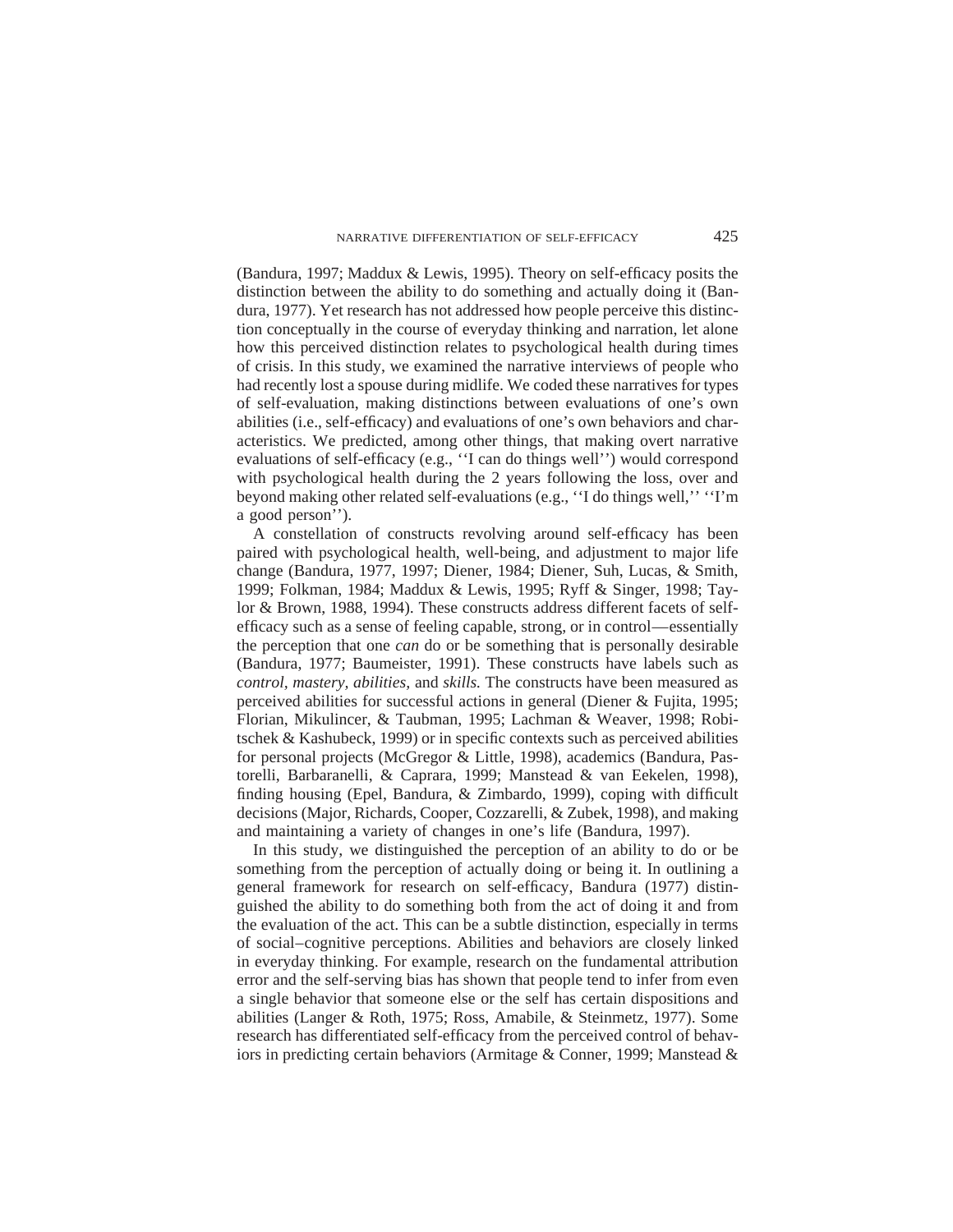van Eekelen, 1998), and other research has controlled for personality variables in relating self-efficacy to psychological health (Lachman & Weaver, 1998; Robitschek & Kashubek, 1999). But to our knowledge, no research has addressed how people distinguish evaluations of their own abilities from evaluations of what they have done (behaviors) and who they are (characteristics), let alone how this distinction relates to psychological health. The distinction may be especially important during times of crisis because at these times the view that one *could possibly* make things go well might be the individual's predominant mechanism for coping with difficult circumstances (Bandura, 1977; Folkman, 1984).

To study this distinction as it might occur in the course of everyday thinking during times of crisis, we examined the personal narratives of people undergoing conjugal bereavement. Briefly, we coded these narratives for two types of self-evaluation: self-evaluations involving explicit references to abilities (i.e., self-efficacy) and self-evaluations involving references to actual behaviors and characteristics but not explicitly to abilities. All self-evaluations, including self-efficacy, involved an overt, affectively valenced description of the self, that is, an evaluation of the self either *doing* something (a behavioral self-evaluation) or *being* something (a characterological selfevaluation) (see Appendix). Self-efficacy involved all of the criteria for selfevaluations plus an overt reference to abilities. For example, ''I made her feel better" is a self-evaluation (of a behavior) without explicit reference to abilities, whereas ''I was able to make her feel better'' explicitly refers to abilities and, therefore, would be coded for self-efficacy. (The coding system is explained more fully under Method.) In his review of empirical work on how people construct broader meanings in life, Baumeister (1991; see also Baumeister & Newman, 1994) made theoretical distinctions among selfefficacy, the justification of one's behaviors, and self-worth. These distinctions served as the initial framework for the current study's operational definitions.

The death of a spouse during midlife typically demands that the surviving spouse reorganize his or her life considerably, from daily roles to major life goals (Parkes & Weiss, 1983). Central to such reorganization is a narrative process of self-evaluation that balances perceptions of what one values, what one does, what one is, and what one can do and be (Baumeister, 1991; Mc-Adams, 1993). The death of a spouse during midlife occurs at a time when many of the couple's roles in daily life are created and established in terms of each other as well as at a time when many long-range plans are under way but not completed (Parkes & Weiss, 1983; Wortman & Silver, 1990). The untimely death often leaves the bereaved spouse with a sense of lost identity or a feeling that part of the self is missing, both of which are closely tied with the loss of knowing ''what to do'' or ''how to be'' in daily roles (Parkes & Weiss, 1983). In choosing new and adaptive courses of action after the death (or after major crises in general), the individual must first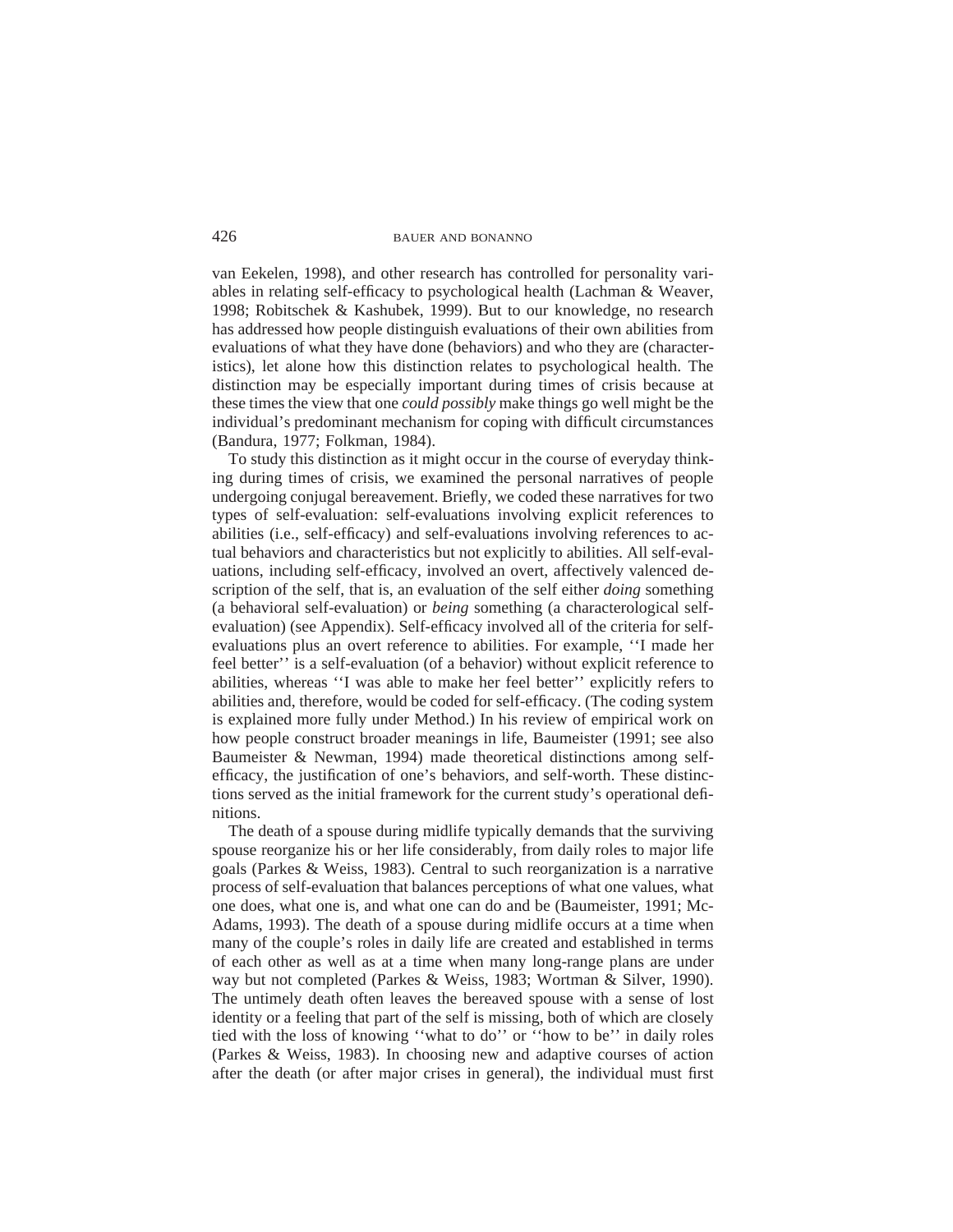feel *able* to take on those new actions and ways of being (Folkman, 1984). Bereaved individuals have been shown to have lower levels of self-efficacy than nonbereaved individuals (Arbuckle & de Vries, 1995; Stroebe & Stroebe, 1993), so a sense of self-efficacy may be especially helpful in thinking about and planning one's life after the loss in an adaptive fashion. However, research has yet to explore self-efficacy's unique role among self-evaluations in predicting individual differences in adjustment to bereavement.

At this point, we should comment on narrative methodology in the context of our main topics. In the current study, we did not ask participants to assess specifically their perceptions of control, mastery, or other efficacy-related constructs. Instead, we asked participants to talk about their life with their deceased spouse. We then coded the spontaneously generated references to personally meaningful abilities, behaviors, and characteristics. Although the questionnaire approach has produced volumes of stimulating and useful research, a narrative approach is more applicable to questions on how people distinguish among various forms of self-evaluation in everyday thinking and social interaction (Bauer & Bonanno, 2001). The conceptual distinction between abilities and behaviors is subtle, as are other dimensions of personhood, yet people do make such distinctions. Furthermore, they do so rapidly and perhaps without awareness in the course of thinking and conversation. Thus, narratives tap into underlying cognitive and social–cognitive processes that have implications for both self-understanding and psychological health (Singer & Salovey, 1993). Distinctions in this interpretive process, such as the perceived difference between abilities and actions, are at the heart of the current study's concerns, making narratives the medium of choice for our interests. Yet, narrative inquiry offers more than an epistemologically suitable form of data and method of research. By investigating linguistic distinctions such as ''I can do'' versus ''I do,'' we aim to better understand the structure of the personal narrative itself, that is, the elements of people's life stories.

Narrative interviews with participants were conducted approximately 6 months after the death of the spouse. The interviews were transcribed and coded for the self-efficacy and other self-evaluation variables. These narrative variables were compared to clinical interview measures of grief at 6, 14, and 25 months post-loss (see Method). We made four main predictions for the study.

1. Explicit references to self-efficacy would be distinct from references to behavioral and characterological self-evaluations. With this first prediction, we aimed to assess the degree to which different yet related speech patterns (e.g., I can, I do, I am) covaried. Establishing distinctions in these patterns would mark an essential first step toward understanding how differences in perceptions of abilities, behaviors, and characteristics related to levels of psychological health.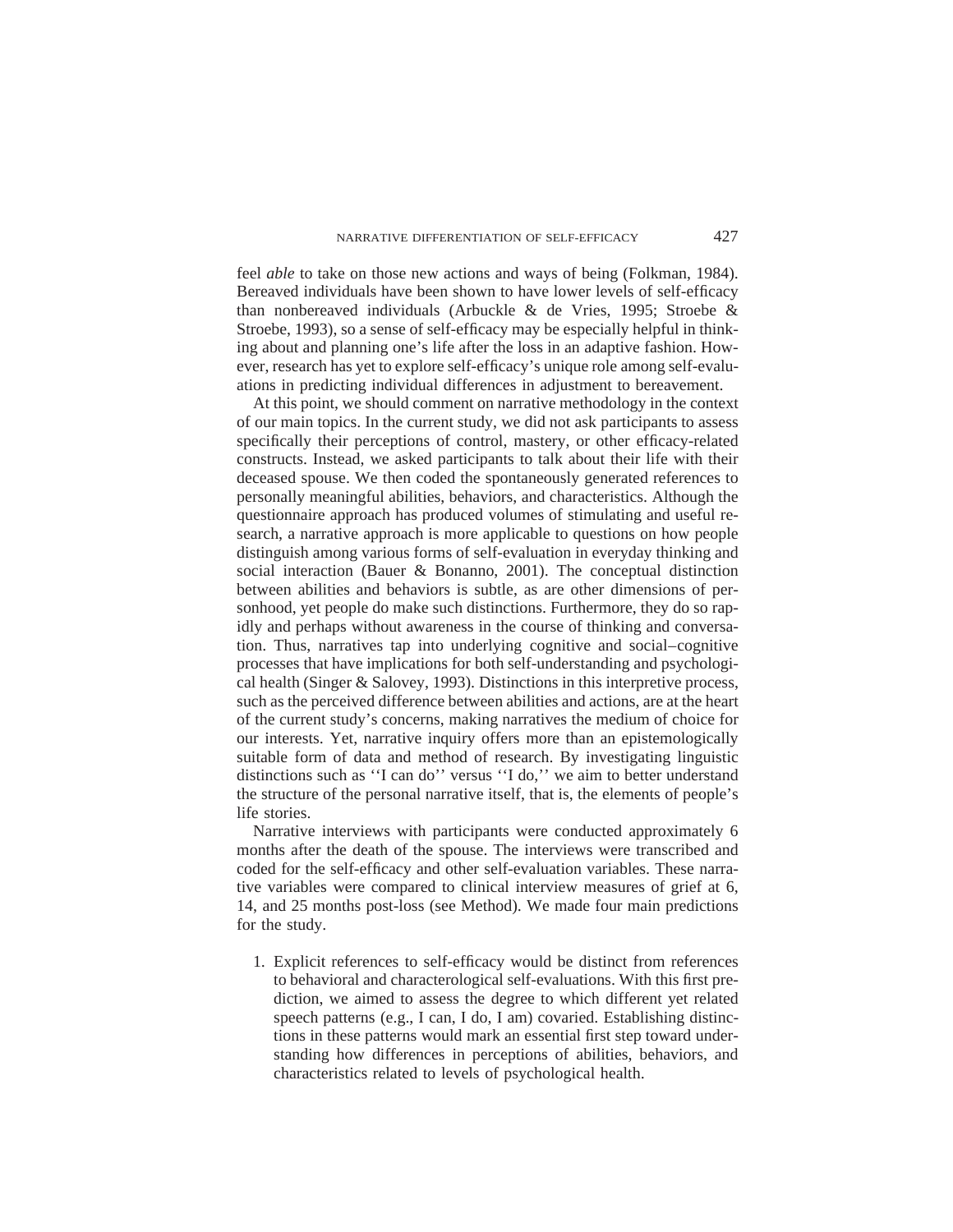- 2. References to self-efficacy would predict lower grief levels over time. As mentioned earlier, nonnarrative measures of self-efficacy have shown a consistent relationship with psychological health. The same should be true for narrative measures of self-efficacy during conjugal bereavement.
- 3. The relationship between self-efficacy and grief would be independent of the relationship between other self-evaluations and grief. This prediction combined the principles of the first two predictions. Like the first prediction, this one marked a departure from nonnarrative methods by distinguishing self-efficacy from other self-evaluations as they are made in everyday thinking and conversation rather than being artificially teased out by measures specific to different types of self-evaluation. Like the second prediction, this prediction linked self-efficacy and psychological health, although it controlled for behavioral and characterological self-evaluations.
- 4. Self-efficacy would moderate the relations between behavioral and characterological self-evaluations and grief. This final prediction was based on the complex proposition that people not only distinguish abilities, behaviors, and characteristics but also weigh the three conjointly when forming broader self-evaluations and plans for action (Bandura, 1977; Folkman, 1984).

# METHOD

## *Participants*

Participants were recruited from the San Francisco Bay area via newspaper advertisements, posted notices, and referrals from medical and religious organizations. Participants were required to have experienced the death of a spouse within the previous 3 to 6 months and to discuss their recent experience so that "more could be learned about the grieving process from a scientific standpoint.'' In addition, they were required to be between 21 and 55 years of age, to have been married and living with the deceased for a minimum of 3 years preceding the death, and not to have experienced any serious mental or physical disorders, alcohol or other substance abuse, or binge eating during that time. Participants were paid \$10 per hour. Interview transcripts were available for 69 participants. These participants ranged in age from 24 to 55 years ( $M = 47.4$ ,  $SD = 8.1$ ). Also, 67% were female, 80% were Caucasian, 11% were African American, and 9% were of another ethnicity. Participants, on average, were married to the deceased for 15.8 years ( $SD =$ 11.2), had 15.5 years of education  $(SD = 2.0)$ , and had a median family income of \$52,000.

## *Procedure*

*Overview.* Information on demographics and potential moderators of the self-evaluation–grief relationship was obtained via self-report questionnaires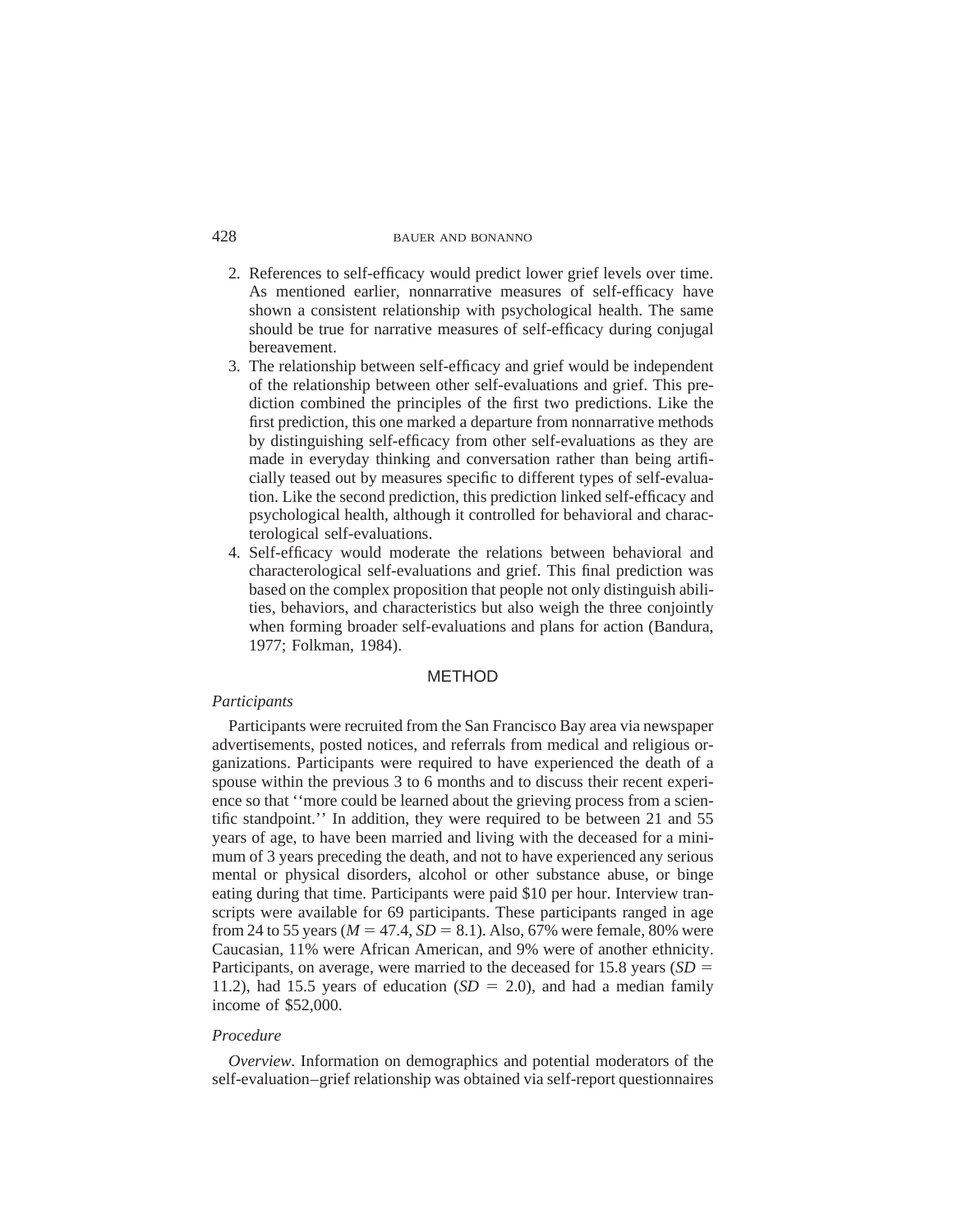between 3 and 6 months post-loss. A structured clinical interview was conducted at approximately 6 months post-loss ( $M = 5$  months 18 days) to assess grief. These interviews were assessed for grief, a global measure of psychological functioning in relation to the loss. The longitudinal grief measures were used as the primary dependent variable. A semistructured, openended narrative interview was conducted approximately 2 weeks later  $(M =$ 17 days). Narrative interviews asked for the participant's description of the relationship with the spouse. The narratives were transcribed and coded for patterns of self-evaluation, which were used as the primary independent variables (keeping in mind the correlational nature of the study).

*Structured clinical interview.* In the current study, as in previous studies from the larger bereavement project, grief was operationally defined as the total disruption in daily functioning that could be directly attributed to the loss (Bonanno & Keltner, 1997; Bonanno, Keltner, Holen, & Horowitz, 1995). The interview measure consisted of 30 unique grief items such as intrusive memories or images of the deceased and unusual difficulty in being emotionally available to significant others. The interviewers, three doctoral candidates in clinical psychology, were blind to the study's goals and hypotheses and made presence–absence judgments for each grief item. All interviews were videotaped, with a randomly selected set of 25 used for interrater reliability ( $\kappa = .78$ ). Three different forms of convergent validity were established and have been reported elsewhere (Bonanno et al., 1995).

*Semi-structured narrative interview.* Participants were informed that the interview would be videotaped. Each participant was seated in a comfortable chair facing a similar unoccupied chair in an 8- by 10-foot room with two wall-mounted cameras. The participant was informed about and fitted for physiological measures during the interview and was then left alone in the room for 10 min to gather baseline physiological data (reported elsewhere [Bonanno et al., 1995]). An interviewer then entered the room and read a prepared script informing the participant that he or she would be asked to speak for 18 min about important persons in the participant's life. The current study examines the 6-min segment of the interview in which the participant responded to the prompt, ''Please tell me about your relationship with [deceased person's name].'' The participant was told that the interviewer would keep track of time and that he or she need not feel pressure about running out of things to say. The interviewer spoke only to ask clarifying questions and did not lead the narrative content in any way.

*Potentially confounding variables.* Three measures were considered as possible confounds of the self-evaluation–grief relationship: (a) the Dyadic Adjustment Scale (DAS), which measured recollections of marital compatibility and adjustment (Bonanno et al., 1995; Spanier, 1976); (b) perceived social support (Bonanno et al., 1995; Kessler, Kendler, Heath, Neale, & Eaves, 1992; Kessler & MacLeod, 1985); and (c) a verbosity variable, calcu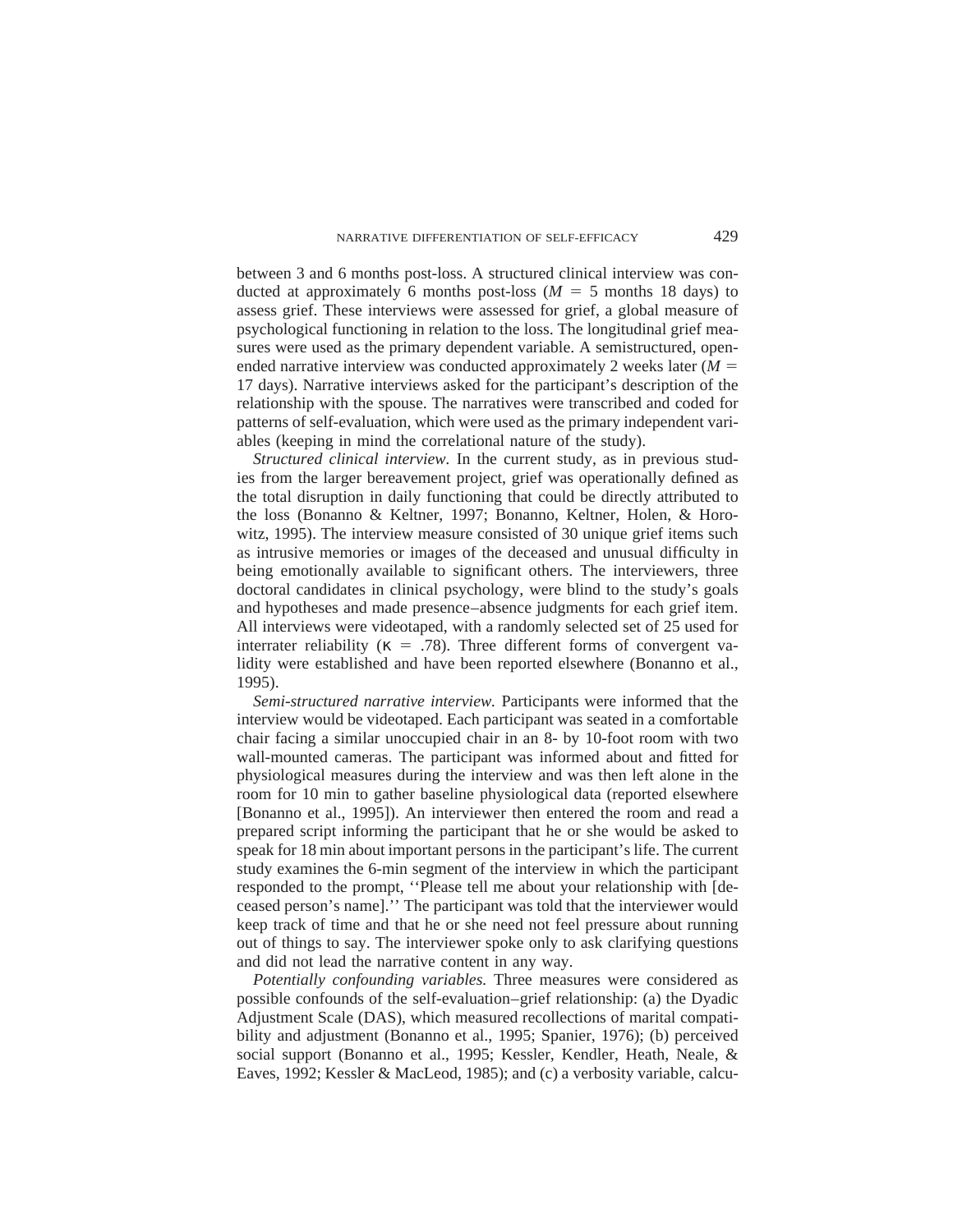lated by tallying each participant's total number of narrative units (described next).

## *Narrative Measurement*

*Transcription of the narrative units.* The narrative interviews were transcribed from audiotaped recordings using standards developed for psychotherapy sessions (Mergenthaler & Stinson, 1992; Stinson, Milbrath, Reidbord, & Bucci, 1994). Judges segmented each transcript into narrative units (NUs) based on their intuitive understanding of the natural boundaries of a complete thought or idea (Butterworth, 1975; Stinson et al., 1994). The judges' ratio of agreement on NU boundaries was .81 (calculated by summing the number of NU markers on which judges agreed, multiplying that number by 2, and then dividing by the total number of NU markers coded). The 69 interview narratives had a mean of 36.6 NUs each  $(SD = 15.3)$ .

*Coding for self-evaluations in general.* Narrative transcripts were coded according to a detailed coding system for narrative self-evaluation (Bauer & Bonanno, 2001). The first author (Jack Bauer) and an advanced graduate student in psychology coded the transcripts. All discrepancies were discussed and settled mutually. A self-evaluation was operationally defined as a selfdescription modified by an overt personal opinion or value. First, the selfevaluation needed to refer to the narrator as the person being evaluated, typically by use of a first-person pronoun (e.g., I, we, me, my, our) (see Appendix). The criteria for the evaluative aspect of self-evaluations were stringent in an effort to find only those self-descriptions that were likely to hold meaning for the individual. All self-evaluations were coded along three dimensions: (a) valence (positive or negative), (b) levels of context (behavioral or characterological), and (c) efficacy (presence or absence of references to abilities, strength, or control). Each NU was coded for the presence or absence of each type of self-evaluation, resulting in the presence of six possible self-evaluations (positive behavioral, negative behavioral, positive characterological, negative characterological, positive efficacy, or negative efficacy). Valence was determined by whether the participant evaluated the action or characteristic as good or bad. A participant's self-description was considered to be evaluated only when it was modified by value-laden adjectives and adverbs (e.g., great, horrible, enjoyable, poorly), by value-laden consequences (i.e., results of an action or characteristic that elicits affect), or by relevant expectations or motivations (i.e., consequences that are evaluated by what the participant said he or she wanted, ought to do, or tried to do). Coders found that the valence of a self-evaluation was almost always obvious once a self-description was determined to be evaluative. Interrater reliability for the valence of self-evaluations was .98 using the kappa statistic. Levels of context were more difficult to determine. The primary distinction between behavioral and characterological levels of meaning was the use of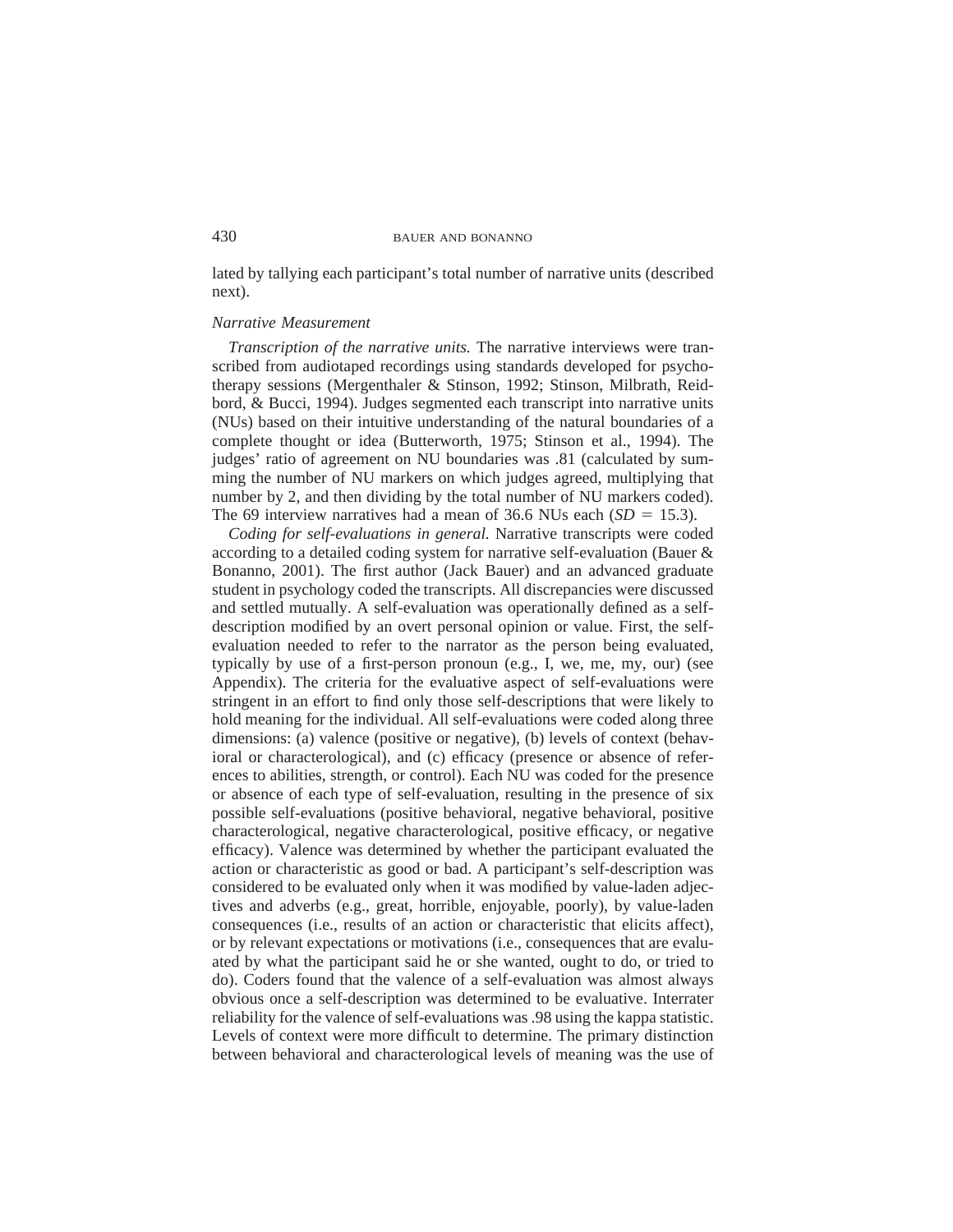the verbs *doing* versus *being,* respectively. Behavioral self-evaluations (i.e., ''what one does'') were doing based (e.g., making, playing, working, going, talking, learning) (see Appendix). Characterological self-evaluations (i.e., ''what one is'') were being based (e.g., are, was, becoming, existing). The difficulty in distinguishing behavioral from characterological self-evaluations typically lay in verbs expressing ''having.'' However, because having implies ownership and, thus, reflects more permanent qualities of the self (Bauer & Bonanno, 2001; Cantor, 1990; James, 1890/1950), we coded all having-based self-evaluations as characterological, thereby pairing havingbased and being-based self-evaluations. Interrater reliability for behavioral and characterological self-evaluations, using the kappa statistic, was .76. Convergent and discriminant validity was established for distinguishing evaluative and nonevaluative self-evaluations using a multitrait–multimethod matrix (Campbell & Fiske, 1959) in conjunction with another measure of narrative self-description (reported in Bauer & Bonanno, 2001).

*Coding specifically for self-efficacy.* Efficacious self-evaluations (i.e., ''what one can do'' or ''what one can be'') were ability based, involving the sense of feeling capable, strong, or in control. Efficacious self-evaluations were also called simply ''self-efficacy.'' Inefficacious self-evaluations (i.e., "what one can't do" or "what one can't be") were inability based, involving the sense of feeling incapable, weak, or controlled by an undesirable or unknown force. Inefficacious self-evaluations were also called ''selfinefficacy.'' Coding for ability-based and inability-based self-evaluation involved several criteria. First, all of the criteria for a self-evaluation described earlier must have been met. Thus, all statements of self-efficacy were selfevaluations, although not all self-evaluations involved statements of selfefficacy.

Second, the participant must have made explicit reference to either his or her own ability (or strength) or his or her own inability (or weakness). The verb *can* and the adjective *able* were primary indicators of a sense of efficacy (see Appendix). Other common key words were *strength* and *control.* However, as mentioned in the introduction, abilities were not inferred from the mere evaluation of successful behaviors. For example, the positive behavioral (i.e., doing-based) self-evaluation, ''I golfed well,'' suggests an ability to golf but does *not* overtly mention that ability (in contrast to ''I was able to golf well''). This is a subtle distinction in narratives given that people form a close connection between abilities and behaviors, between abilities and other characteristics, and between abilities and possessions. When a person says, ''I got a promotion at work,'' the listener typically assumes that the speaker has the ability to do good work. Yet when one fails at a task (particularly if that person is the self), one is likely to attribute failure to external forces, particularly if that person tends to adapt well to difficult circumstances (Taylor & Brown, 1988). Thus, only explicit statements of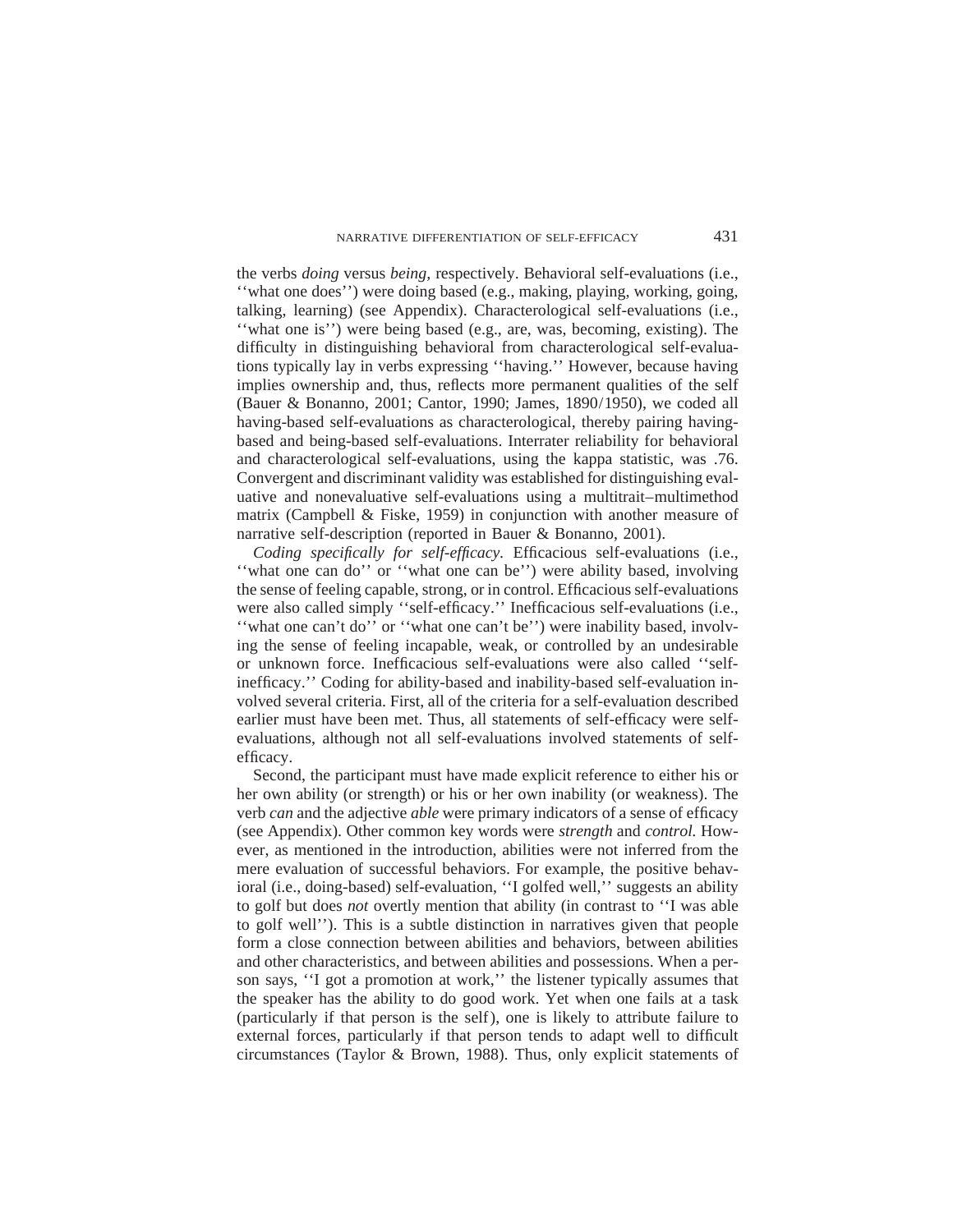abilities or control were coded for efficacy or inefficacy (e.g., ''I'm an *able* parent,'' ''I *can* golf well,'' ''I feel like I have *no control*'').

Third, the result of the ability in question must have been desirable from the participant's perspective. (In the case of an inability, the ability that is lacking must be considered desirable from the participant's perspective.) In other words, the perception of an ability to do something bad does not facilitate a sense of efficacy, although it does not facilitate a sense of inefficacy either. Furthermore, the inability to do something that one does not find desirable tends not to elicit a sense of inefficacy. The coding system reflected each of these conditions.

Fourth, the ability in question must have been described (or generally accepted) as possible to exercise within given environmental constraints. A sense of inefficacy was not coded if a person described an inability to do something impossible. For example, the phrases, ''There was nothing I could do to help her but she was terminally ill'' and ''I couldn't do what I wanted but I did all I could,'' involved situations that were beyond abilities that the person deemed reasonable. Inefficacy does not emerge if the person perceives the environmental conditions as impervious to human abilities (Bandura, 1977). Such statements were not coded for negative efficacy. However, the statement, ''I couldn't do what I wanted to do,'' without other qualifying statements, would be coded as negative efficacy.

Fifth, the ability in question must have been especially or uniquely useful within a given situation or purpose. This rule excludes ordinary abilities such as being able to tie one's shoes and includes particularly useful abilities (e.g., ''I was able to provide a good life for her,'' ''We weren't able to see how important communication is for kids''), unless the person states explicitly that a seemingly ordinary ability is personally meaningful.

As a final note, people frequently refer to the degree of difficulty of some activity (e.g., ''I've had a relatively easy time of things''). The ease or difficulty of a task is reflective of ability (which is always relative to the perceived challenges of the task). However, being able to succeed at easy tasks does not necessarily produce a sense of efficacy, and being unable to succeed at difficult tasks does not necessarily produce a sense of inefficacy (Bandura, 1977). Furthermore, we found that people tended not to use a first-person pronoun when talking about the difficulty of doing something (e.g., ''*It's* been hard adjusting to being single'' instead of ''*I've* had a hard time adjusting to being single''). Statements such as the former, due to the lack of an explicit first-person pronoun, were not coded as self-evaluations in any form. In this study, we also did not code statements such as ''I've had a hard time'' (whether using ''easy'' or ''hard'') in terms of efficacy. This more conservative stance toward coding the presence of efficacy or inefficacy may be expanded in the future to include these fuzzier areas. Interrater reliability for positive and negative efficacy, using the kappa statistic, was .87.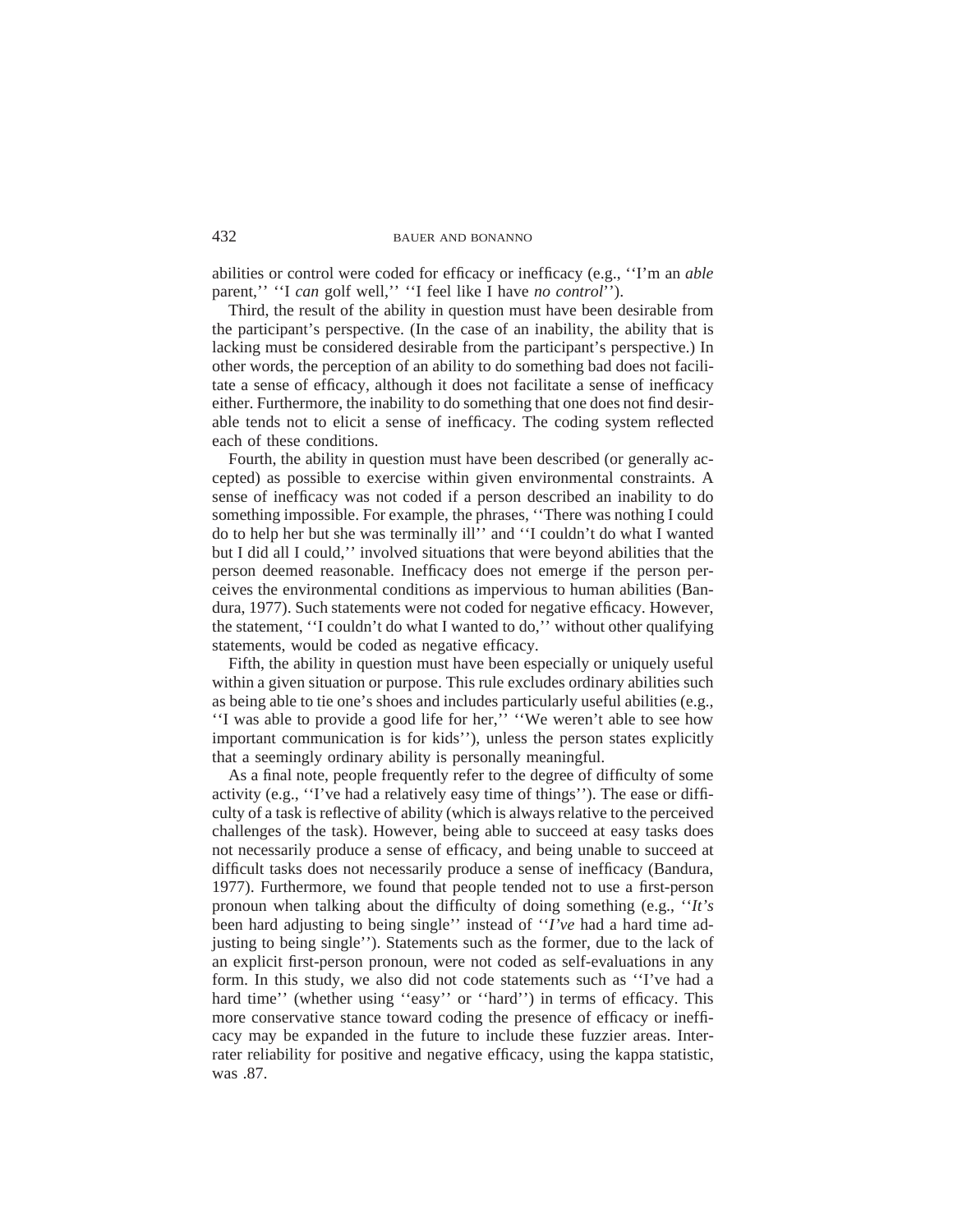*Calculating the variables.* Each self-evaluation variable was computed for each participant by adding the total number of NUs containing that selfevaluation. Thus, we measured six types of self-evaluations: self-efficacy (i.e., ability based), self-inefficacy (i.e., inability based), positive behavioral, negative behavioral, positive characterological, and negative characterological. Only one type of self-evaluation could be coded per NU. This rule allowed the coding system to capture different levels of context without reflecting the tendency of some people to provide a rapid string of variations on the same self-evaluation. By measuring self-evaluations in terms of frequency counts, we addressed each participant's tendency to make certain types of self-evaluation. The frequency with which people mention particular topics or themes in life stories is one way of demonstrating the degree to which those topics or themes hold personal meanings for the individuals (McAdams, 1993). To control for the possibility that the tendency to talk a lot might alter the self-evaluation–grief relationship, we created a verbosity variable for each participant by adding the total number of NUs made.

#### **RESULTS**

#### *Overview*

First, we consider descriptive statistics, which have implications for how we examined the variables. Second, we consider intercorrelations among the narrative variables, primarily to examine the distinction between self-efficacy and other self-evaluations. Then, we review the relationship between self-efficacy and grief over time. All regression analyses involving grief over time (i.e., grief at 6, 14, and 25 months post-loss) involve longitudinally weighted grief variables, which are explained later. After examining selfefficacy and grief over time, we turn to the relationships between the nonefficacy forms of self-evaluation (e.g., positive behavioral self-evaluation, positive characterological self-evaluation) and grief over time. These analyses involve curvilinear relationships, which are explained. We then examine four multiple-regression models that examine the relationship between self-efficacy and each of the other four types of self-evaluation in predicting grief over time. Finally, we consider potential confounds.

#### *Descriptive Statistics*

During the 6-min narrative segment, a total of 22 participants made statements of self-efficacy (see Table 1). Of those, 17 participants made 1 abilitybased self-evaluation, 3 participants made 3 ability-based self-evaluations, 1 participant made 5, and 1 participant made 6. Only 1 participant made an inability-based self-evaluation, precluding self-inefficacy from further analyses. These results led us to study self-efficacy as a dichotomous variable, comparing those who made any statement of self-efficacy to those who made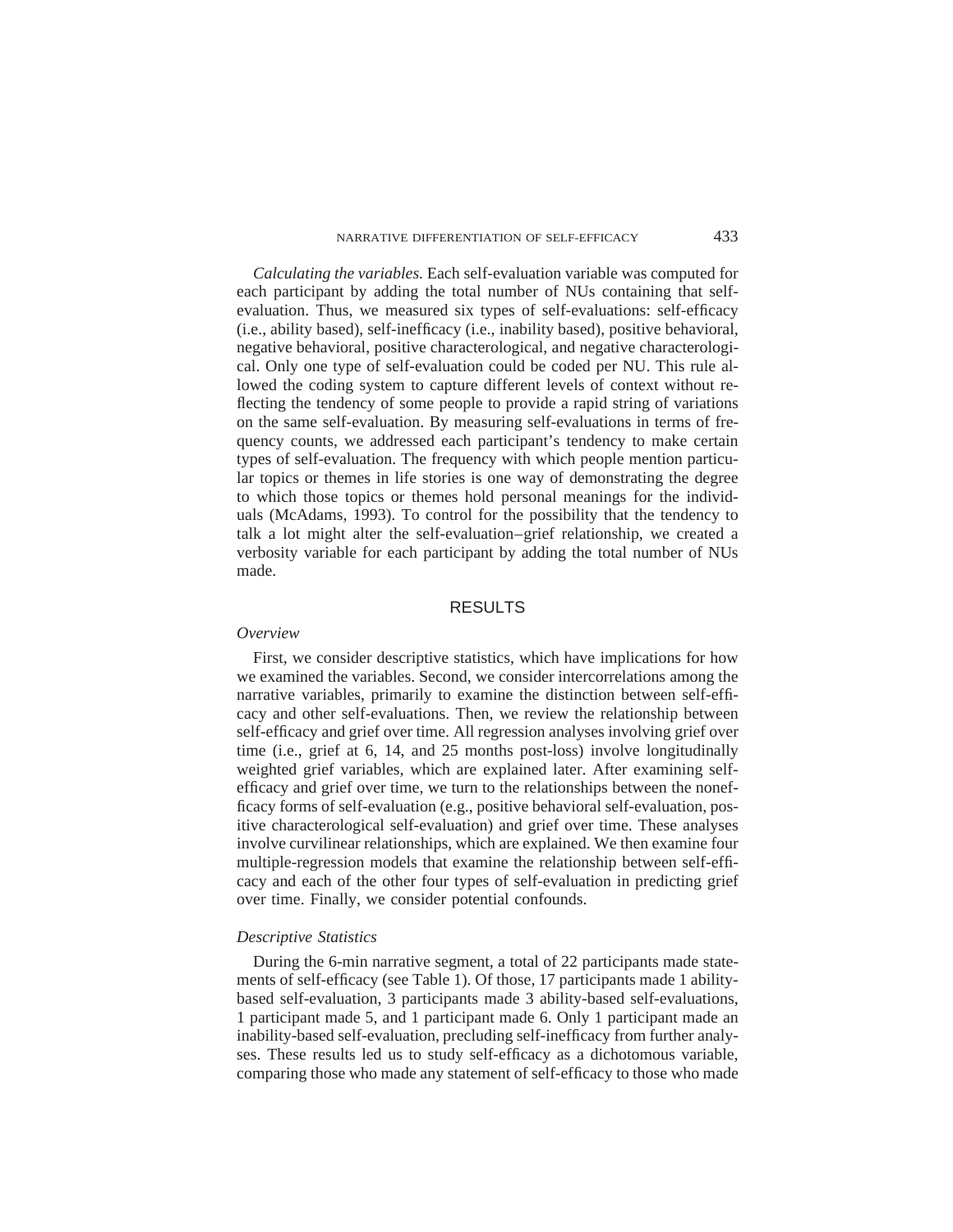| Variable                                   | Mean | Standard<br>deviation | Minimum | Maximum | n  |
|--------------------------------------------|------|-----------------------|---------|---------|----|
| Self-efficacy                              | 0.52 | 1.07                  |         |         | 22 |
| Self-inefficacy                            | 0.01 | 0.00                  |         |         |    |
| Positive behavioral self-evaluation        | 2.17 | 1.77                  |         | 8       | 58 |
| Negative behavioral self-evaluation        | 0.28 | 0.51                  |         |         | 17 |
| Positive characterological self-evaluation | 3.22 | 2.05                  |         | 11      | 65 |
| Negative characterological self-evaluation | 0.64 | 0.87                  |         |         | 30 |
| Grief at 6 months post-loss                | 9.88 | 5.81                  |         | 23      | 69 |
| Grief at 14 months post-loss               | 6.35 | 5.45                  |         | 21      | 57 |
| Grief at 25 months post-loss               | 4.56 | 3.78                  |         | 13      | 45 |
|                                            |      |                       |         |         |    |

TABLE 1 Descriptive Statistics

*Note.* Total  $N = 69$ . *n* represents the number of participants making at least one self-evaluation of each type (except for grief variables, where *n* represents the number of participants at each time of measurement).

no such statement. Table 1 also presents a profile of the other types of selfevaluation. Both positive behavioral and positive characterological selfevaluations exhibited normal distributions. Both negative behavioral and negative characterological self-evaluations exhibited positively skewed distributions, which led us to convert these distributions into ordinal-level groups (described later). Mean grief scores decreased from 6 to 14 months post-loss,  $t(1, 56) = 4.49$ ,  $p \le .001$ , and from 14 to 25 months post- $\log_{10} t(1, 42) = 2.67$ ,  $p = .01$ . This decline in grief scores conforms to longitudinal symptom patterns found in other studies (Bonanno & Kaltman, 1999).

#### *Relations between Self-Evaluation Variables*

We ran intercorrelations between the self-evaluation variables to test whether narrative patterns of self-efficacy were distinct from other patterns of self-evaluation. These correlation coefficients appear to the right of the boxed area in Table 2. Pearson correlation coefficients are reported for comparisons between positive behavioral and positive characterological selfevaluations (and between those two variables and grief, as is reported below). Spearman correlation coefficients are reported for any comparisons involving self-efficacy, negative behavioral self-evaluation, and negative characterological self-evaluation because these variables involved skewed distributions. Self-efficacy, which by definition was either a behavioral or a characterological self-evaluation modified by a reference to abilities, correlated only with positive behavioral self-evaluation, Spearman  $r = .26$ ,  $p <$ .05. In other words, those who made ability-based self-evaluations also made significantly higher numbers of positive behavioral self-evaluations, *t*(1,  $67$ ) = 2.28,  $p < .05$ . Self-efficacy did not correlate significantly with any of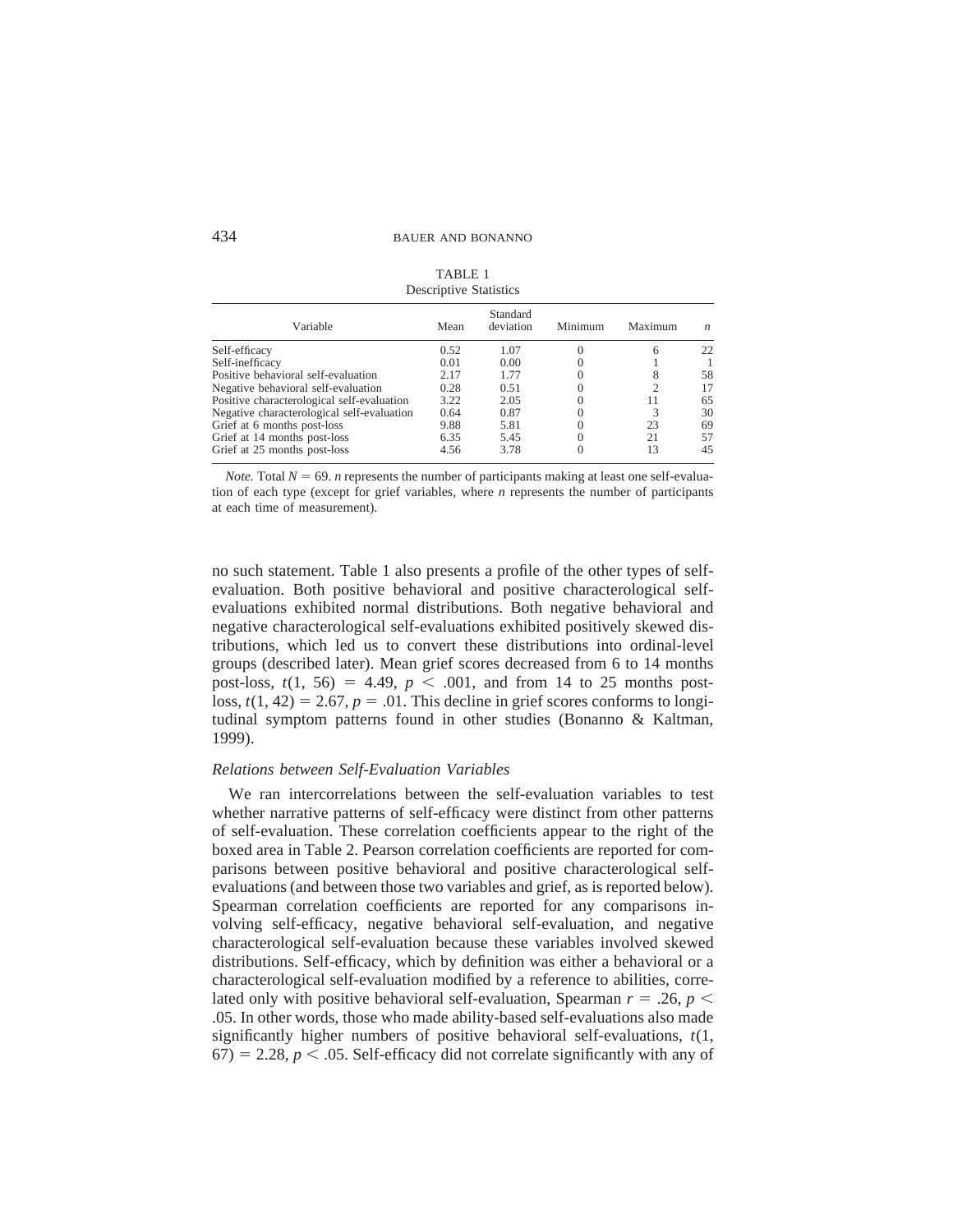| Variable                                                                                                                                           |                                                |                                             | 3                                                | 4                           |                       | 6          | 7   |
|----------------------------------------------------------------------------------------------------------------------------------------------------|------------------------------------------------|---------------------------------------------|--------------------------------------------------|-----------------------------|-----------------------|------------|-----|
| 1. Grief at 6 months<br>2. Grief at 14 months<br>3. Grief at 25 months                                                                             | $52***$<br>$61***$                             | $71***$                                     |                                                  |                             |                       |            |     |
| 4. Self-efficacy<br>5. Positive behavioral SE<br>6. Negative behavioral SE<br>7. Positive characterological SE<br>8. Negative characterological SE | $-.18$<br>$-.15$<br>$-.13$<br>$-.09$<br>$-.03$ | $-.40**$<br>$-.30*$<br>$-.15$<br>.06<br>.12 | $-.50***$<br>$-.42**$<br>$-.18$<br>$-.15$<br>.16 | $.26*$<br>.12<br>.16<br>.15 | .11<br>$.36**$<br>.07 | .05<br>.23 | .13 |

TABLE 2 Correlations of Self-Efficacy, Other SEs, and Grief over Time

*Note.* SE, self-evaluations. Correlations between narrative self-evaluation variables and grief variables appear within the boxed area.

the three other forms of self-evaluation: positive characterological, negative behavioral, or negative characterological. Positive behavioral and positive characterological self-evaluations were correlated significantly,  $r = .36$ ,  $p <$ .01. Negative behavioral and negative characterological self-evaluations were not significantly correlated.

#### *Self-Efficacy and Grief over Time*

Correlation coefficients between narrative self-evaluation variables and grief variables appear within the boxed area in Table 2. Self-efficacy (measured at 6 months post-loss) was correlated significantly and inversely with grief at 14 months post-loss,  $r = -.40$ ,  $p < .01$ , and at 25 months post-loss,  $r = -.50, p < .001$  (see Table 2). To make predictions of grief over time, we created longitudinally weighted grief variables that we regressed on the self-evaluation variables (Judd & McClelland, 1989). One longitudinal grief variable was created by weighting grief at 6, 14, and 25 months post-loss to test for main ''effects'' (keeping in mind the correlational nature of the study). Two additional longitudinal grief variables were created by weighting grief over time with linear and curvilinear (quadratic) contrast codes, which enabled the testing of interactions between self-evaluation variables and time in predicting grief. These regression models were the statistical equivalent of a repeated-measures analysis of variance (ANOVA), but with allowances for specific 1-*df* tests within multiple-regression models. Regressing longitudinally weighted grief on self-efficacy, we found that participants who made reference to abilities when making self-evaluations had significantly lower grief levels over time than did those who did not refer to abilities,  $t(1, 41) =$  $-2.68$ ,  $p = .01$ , standardized beta  $= -.39$ , accounting for 13% (adjusted

 $* p < .05.$ \*\*  $p < .01$ . \*\*\*  $p < .001$ .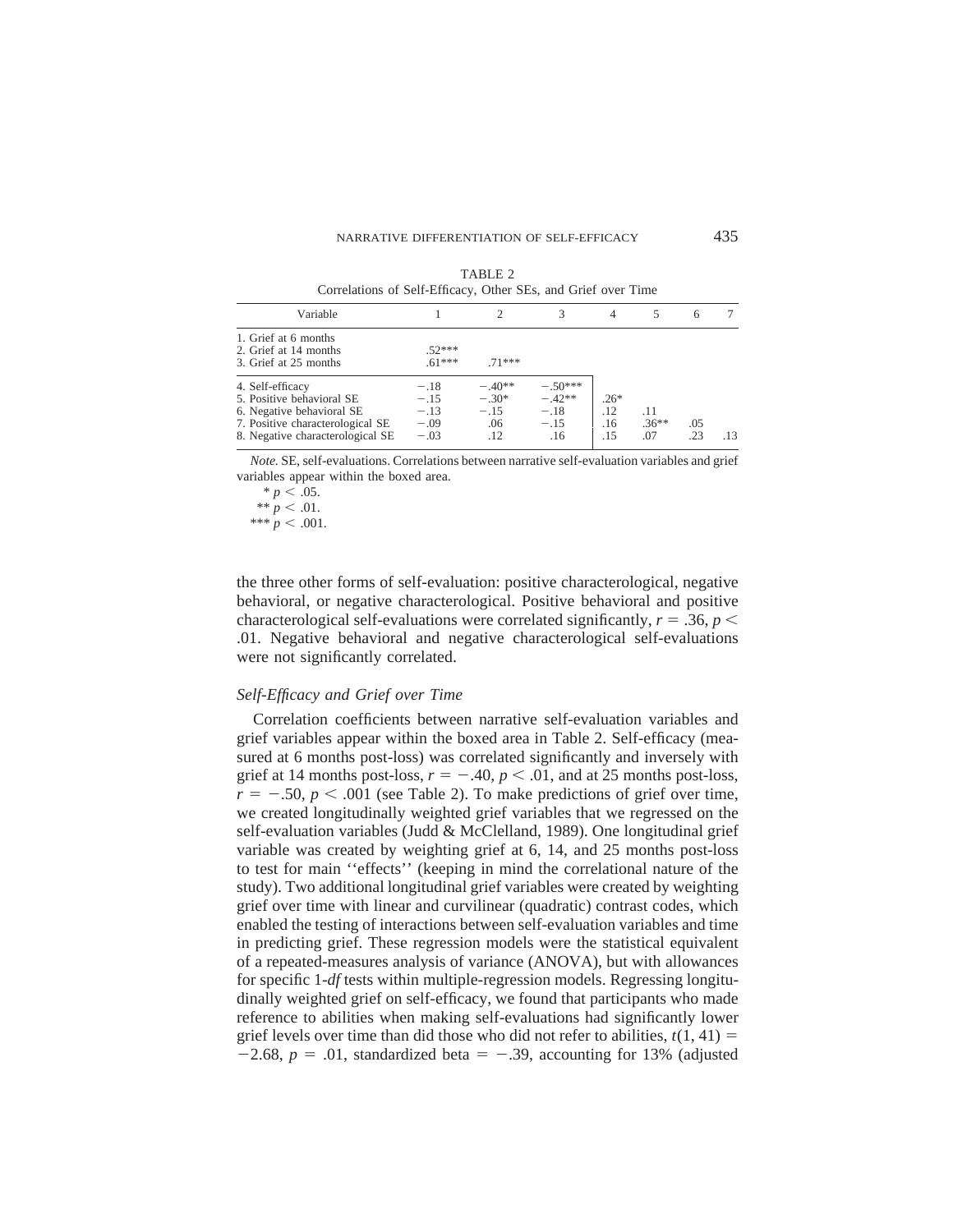| Group                        | 6 months       | 14 months      | 25 months      |  |
|------------------------------|----------------|----------------|----------------|--|
| Self-efficacy $(n = 13)$     | $8.15(5.84)$ * | $3.23(2.71)^*$ | $2.00(1.47)$ * |  |
| Non-self-efficacy $(n = 30)$ | $10.37(5.77)*$ | $7.87(6.02)^*$ | $5.93(3.83)*$  |  |

TABLE 3 Mean Grief Scores for Participants Referring and Not Referring to Self-Efficacy

*Note.* Mean grief scores.

 $* p = .01.$ 

 $R<sup>2</sup>$ ) of the variance of grief over time (see Table 3 for mean differences).<sup>1</sup> The interaction of self-efficacy group by time was not significant in predicting grief ( $p > .20$ ). In other words, participants who made explicit statements of self-efficacy had lower levels of grief over time than did those who made no such statements, although grief levels decreased over time at the same rate for both groups.

#### *Behavioral and Characterological Self-Evaluations and Grief over Time*

The total number of positive behavioral self-evaluations was significantly and inversely correlated with grief at 14 months post-loss,  $r = -.30, p <$ .05, and at 25 months post-loss,  $r = -.42$ ,  $p < .01$  (see Table 2). None of the remaining types of self-evaluation—negative behavioral, positive characterological, or negative characterological—correlated significantly with grief at any measurement time. Similarly, in a regression with longitudinally weighted grief, we found that the tendency to make positive behavioral selfevaluations predicted significantly lower levels of grief over time,  $t(1, 41) =$  $-2.38$ ,  $p < .05$ , standardized beta  $= -.35$ , accounting for 10% (adjusted  $R<sup>2</sup>$ ) of the variance of grief over time. We found no significant interaction of positive behavioral self-evaluation by time in predicting grief ( $p > .70$ ). Overall, these models were the statistical equivalent of a repeated-measures ANOVA except that they allowed for the use of a continuous variable to predict grief (Judd, McClelland, & Smith, 1996).

Although neither of the negative self-evaluation variables correlated linearly with grief, we did find curvilinear relationships. Elsewhere, we reported that negative self-evaluation in general held an optimal-level relationship with longitudinal grief such that participants making one negative self-evaluation in the 6-min interview had lower grief levels over time than did those making either none or more than one (Bauer & Bonanno, 2001). In other

<sup>1</sup> Group *n*s reported in Table 3 represent only those participants who took part in all three assessments of grief. Participants who continued in the study and those who dropped out did not differ significantly in mean levels of 6-month grief or in mean frequencies of any selfevaluation variable.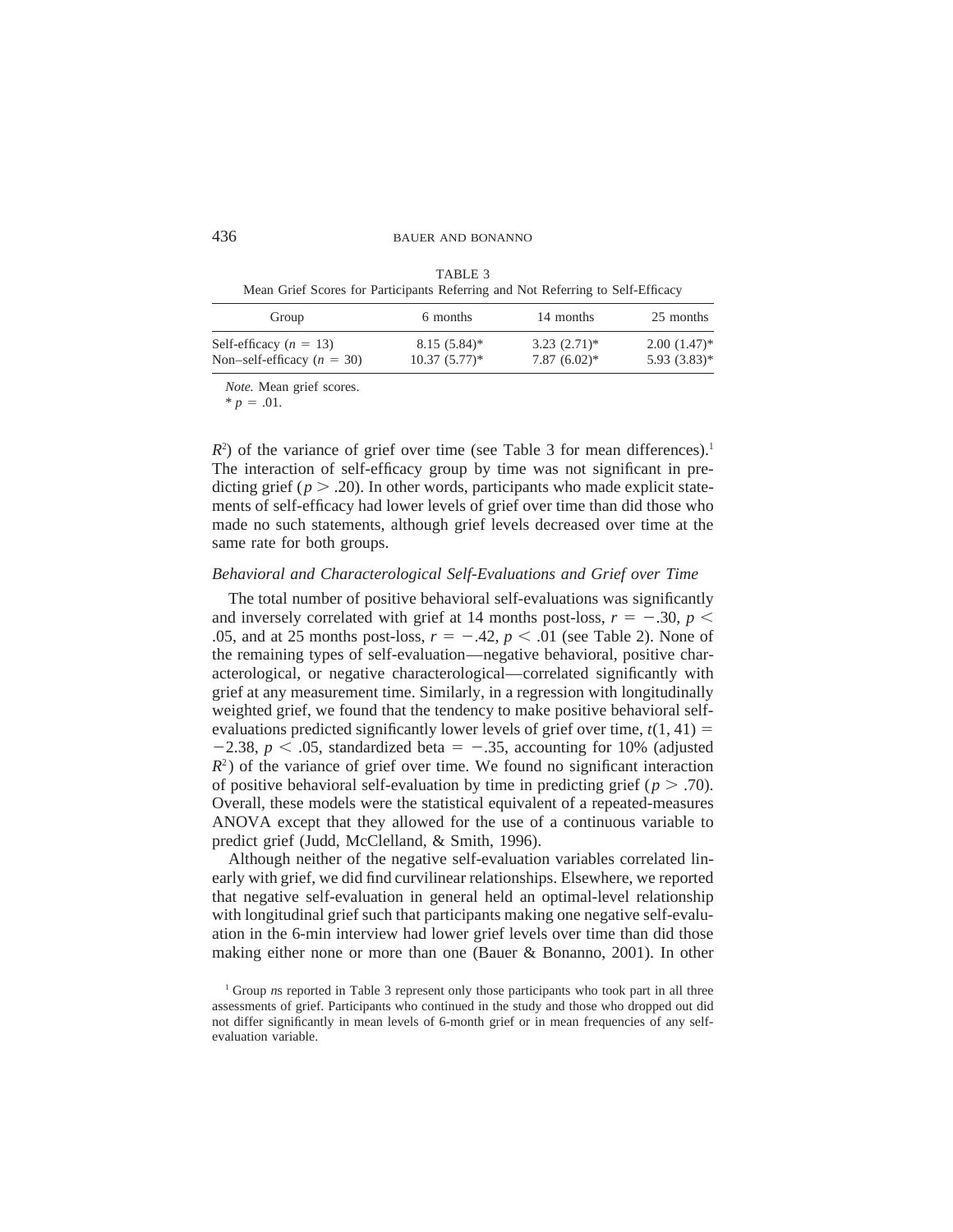words, there were three levels of frequency for making negative self-evaluations: zero negative self-evaluations  $(n = 32)$ , one negative self-evaluation  $(n = 22)$ , and two or more negative self-evaluations  $(n = 15)$ . The group that made one negative self-evaluation had the lowest levels of grief over time. We found, in the current analysis, that the same optimal-level relationship with longitudinal grief held for both negative behavioral and negative characterological self-evaluation. To arrive at this, we first created linear and curvilinear (quadratic) contrast codes for both forms of negative selfevaluations: negative behavioral self-evaluation and negative characterological self-evaluation. We then created regression models of longitudinally weighted grief on (a) linear and quadratic contrasts of negative behavioral self-evaluation and (b) linear and quadratic contrasts of negative characterological self-evaluation. We found that (a) the quadratic contrast of negative behavioral self-evaluation predicted grief significantly,  $t(1, 40) = -1.97$ ,  $p = 0.05$ , standardized beta  $= -0.45$ , and (b) the quadratic contrast of negative behavioral self-evaluation predicted grief significantly,  $t(1, 40) = -2.81$ ,  $p \leq 0.01$ , standardized beta  $= -0.43$ . In other words, the optimal level of negative self-evaluation held whether considering behavioral or characterological self-evaluations. Participants who made one negative selfevaluation (whether behavioral or characterological) had lower grief levels over time than did those who made either none or more than one. None of the group by time interactions predicted grief significantly ( $p_s > .10$ ). We add that these interpretations are made with caution given that negative selfevaluations were in low frequencies, particularly when considering the behavioral and characterological types separately. Still, these findings enabled us to address further questions, which we review next, on the interaction of distinct narrative self-evaluations of abilities, behaviors, and characteristics in relation to psychological health during bereavement.

# *Joint Predictions of Grief*

Next, we created four multiple-regression models to determine how selfefficacy and other self-evaluations (and their interactions) jointly predicted longitudinal grief. The first two models consider self-efficacy, positive selfevaluations, and their interactions, whereas the second two models consider self-efficacy, negative self-evaluations, and their interactions. In the first model, we regressed longitudinal grief simultaneously on self-efficacy, positive behavioral self-evaluation, and their interaction. We found that the two forms of self-evaluation independently predicted less grief over time: selfefficacy,  $t(1, 39) = -2.38$ ,  $p < .05$ , standardized beta = -.56; positive behavioral self-evaluation,  $t(1, 39) = -2.25$ ,  $p < .05$ , standardized beta =  $-0.42$  (see Table 4). The interaction of the two predictors was not significant  $(p > .10)$ . In the second model, we regressed longitudinal grief on self-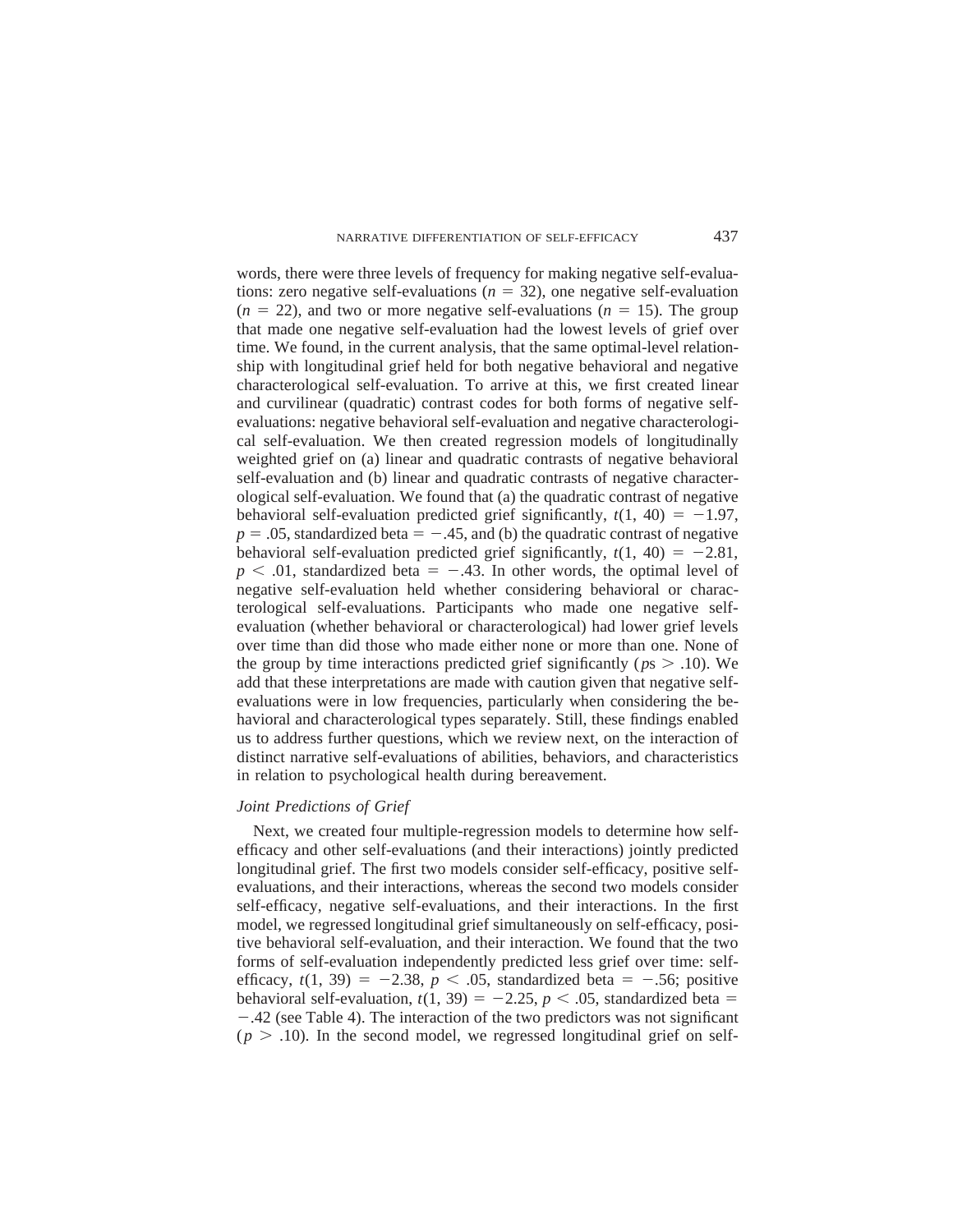| Model                                         | t value    | (df)    | Standard B |
|-----------------------------------------------|------------|---------|------------|
| 1. (a) Self-efficacy                          | $-2.38*$   | (1, 39) | $-.56$     |
| (b) Positive behavioral SE                    | $-2.25*$   |         | $-.42$     |
| (c) Interaction of a and b                    | 1.32       |         | .37        |
| 2. (a) Self-efficacy                          | $-1.42$    | (1, 39) | $-.40$     |
| (b) Positive characterological SE             | 0.20       |         | .04        |
| (c) Interaction of a and b                    | 0.01       |         | .00        |
| 3. (a) Self-efficacy                          | $-2.26*$   | (1, 38) | $-.29$     |
| (b) Negative behavioral SE (linear)           | 1.48       |         | .28        |
| (c) Negative behavioral SE (quadratic)        | $-3.52***$ |         | $-.77$     |
| (d) Interaction of a and c                    | $3.09**$   |         | .50        |
| 4. (a) Self-efficacy                          | $-2.05*$   | (1, 38) | $-.30$     |
| (b) Negative characterological SE (linear)    | 1.70       |         | .26        |
| (c) Negative characterological SE (quadratic) | $-1.57$    |         | $-.31$     |
| (d) Interaction of a and c                    | $-0.12$    |         | $-.02$     |
|                                               |            |         |            |

TABLE 4 Statistics for Multiple-Regression Models of Longitudinally Weighted Grief on Self-Efficacy, Other Self-Evaluations, and Their Interactions

*Note.* Adjusted  $R^2$  values: Model 1 = .19, Model 2 = .09, Model 3 = .33, Model 4 = .18. SE, self-evaluation.

 $* p < .05.$ \*\*  $p < .01$ .

\*\*\*  $p < .001$ .

efficacy, positive characterological self-evaluation, and their interaction. We found that in this simultaneous model, none of the narrative variables predicted grief significantly. However, when not considering the interaction, self-efficacy predicted less grief over time, controlling for characterological self-evaluation,  $t(1, 40) = -2.66$ ,  $p = .01$ , standardized beta = -.40.

In the third model, we regressed longitudinal grief simultaneously on selfefficacy, linear and quadratic contrasts of negative behavioral self-evaluation, and the interaction of self-efficacy and quadratic negative behavioral self-evaluation. We found three independent predictors: Self-efficacy predicted significantly less grief,  $t(1, 38) = -2.26$ ,  $p < .05$ , standardized beta = 2.29; an optimal level of negative behavioral self-evaluation predicted significantly less grief,  $t(1, 38) = -3.52$ ,  $p = .001$ , standardized beta =  $-77$ ; and the interaction of self-efficacy and the optimal level of negative behavioral self-evaluation predicted grief significantly,  $t(1, 38) = 3.09$ ,  $p <$ .01, standardized beta = .50. This model accounted for 33% (adjusted  $R^2$ ) of the variance of grief over time. By examining group means, we found that, on average, participants who made reference to self-efficacy had lower grief levels than did those who did not, whether or not they made optimal levels of negative behavioral self-evaluations. In other words, participants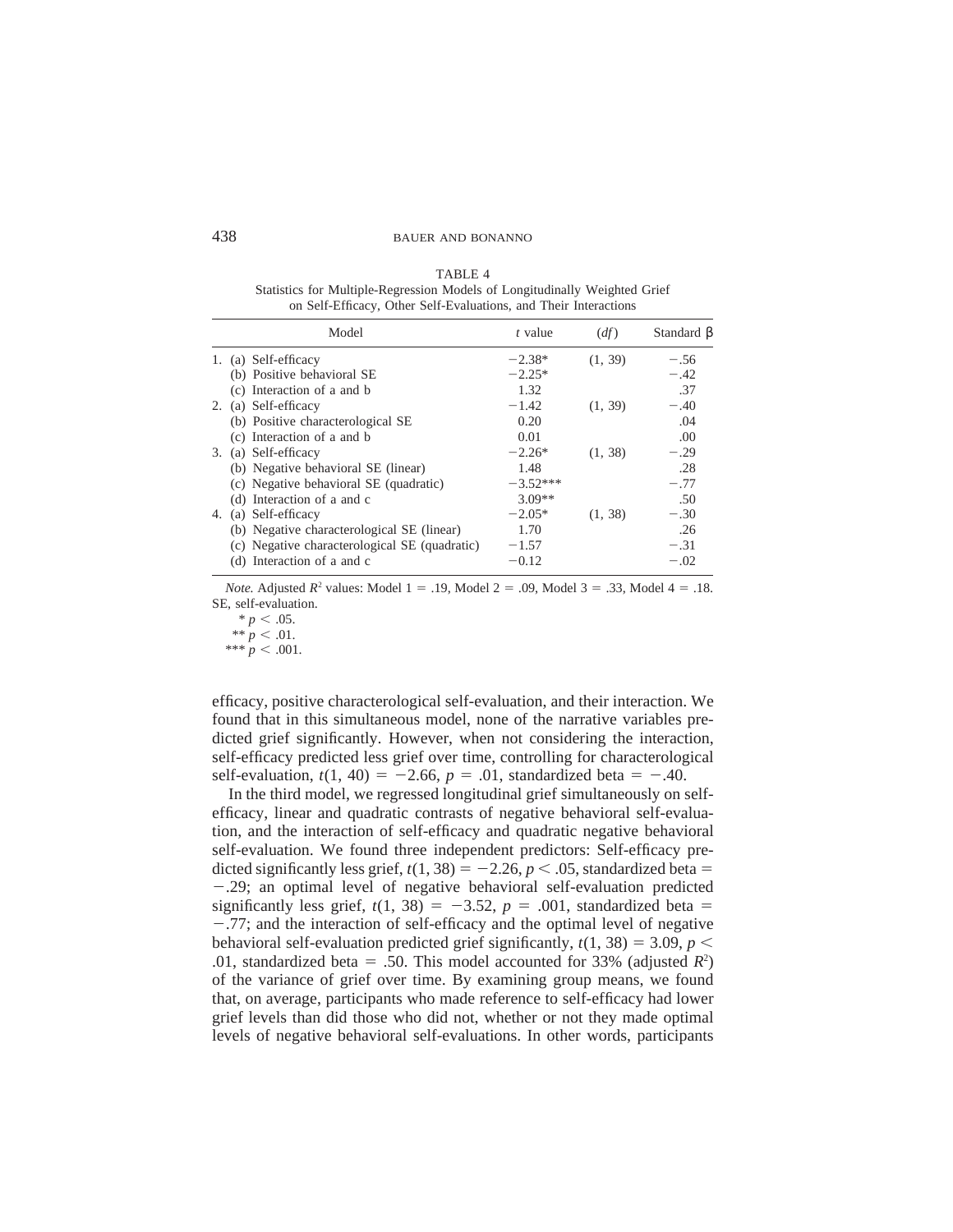who overtly expressed a sense of self-efficacy had statistically equivalent levels of grief whether they made no, one, or multiple negative self-evaluations. However, among participants who made *no* reference to self-efficacy, those who made one negative behavioral self-evaluation had less grief than did those who made either none or more than one, much as when self-efficacy was not considered in the equation. Thus, it appeared that mentioning a sense of self-efficacy overrode the ill effects of making too few or too many negative behavioral self-evaluations.

In the fourth model, we regressed longitudinal grief simultaneously on self-efficacy, the linear and quadratic contrasts of negative characterological self-evaluation, and the interaction of self-efficacy and quadratic negative characterological self-evaluation. We found that only self-efficacy predicted (less) grief significantly,  $t(1, 38) = -2.05$ ,  $p < .05$ , standardized beta =  $-30$ . However, the quadratic contrast of negative characterological self-evaluation also predicted grief significantly and independently when not considering the interaction,  $t(1, 39) = -2.15$ ,  $p < .05$ , standardized beta = -.33. In other words, participants who made one negative characterological selfevaluation had significantly less grief than did those who made either none or more than one, regardless of whether they mentioned a sense of selfefficacy. In contrast to the findings with negative behavioral self-evaluations, self-efficacy seemed *not* to mitigate the ill effects of making too few or too many negative characterological self-evaluations.

## *Potential Confounds*

Verbosity (i.e., the total number of NUs expressed by each participant) correlated with the total number of negative characterological self-evaluations, Spearman's  $r = .39$ ,  $p = .001$ , but not with any other self-evaluation variable. In other words, the tendency to make frequent self-evaluations was generally not related to how much participants talked. However, verbosity was significantly correlated with grief at 14 months post-loss,  $r = .28$ ,  $p <$ .05, and at 25 months post-loss,  $r = .32$ ,  $p < .05$ . In other words, people who talked more had significantly higher levels of grief at 14 and 25 months post-loss,  $r_s = .28$  and .32, respectively,  $p_s < .05$ . Most important, all of the relationships between self-evaluation and longitudinal grief retained the levels of significance reported earlier, controlling for verbosity. Two other potential confounds were considered. The DAS (which measured relationship closeness and psychological adjustment within the relationship) significantly correlated only with the total number of positive characterological self-evaluations,  $r = .27$ ,  $p < .05$ . The DAS did not significantly moderate any of the relationships between self-evaluation and grief. Also, perceived social support did not significantly correlate with self-evaluation or significantly moderate any of the self-evaluation–grief relationships.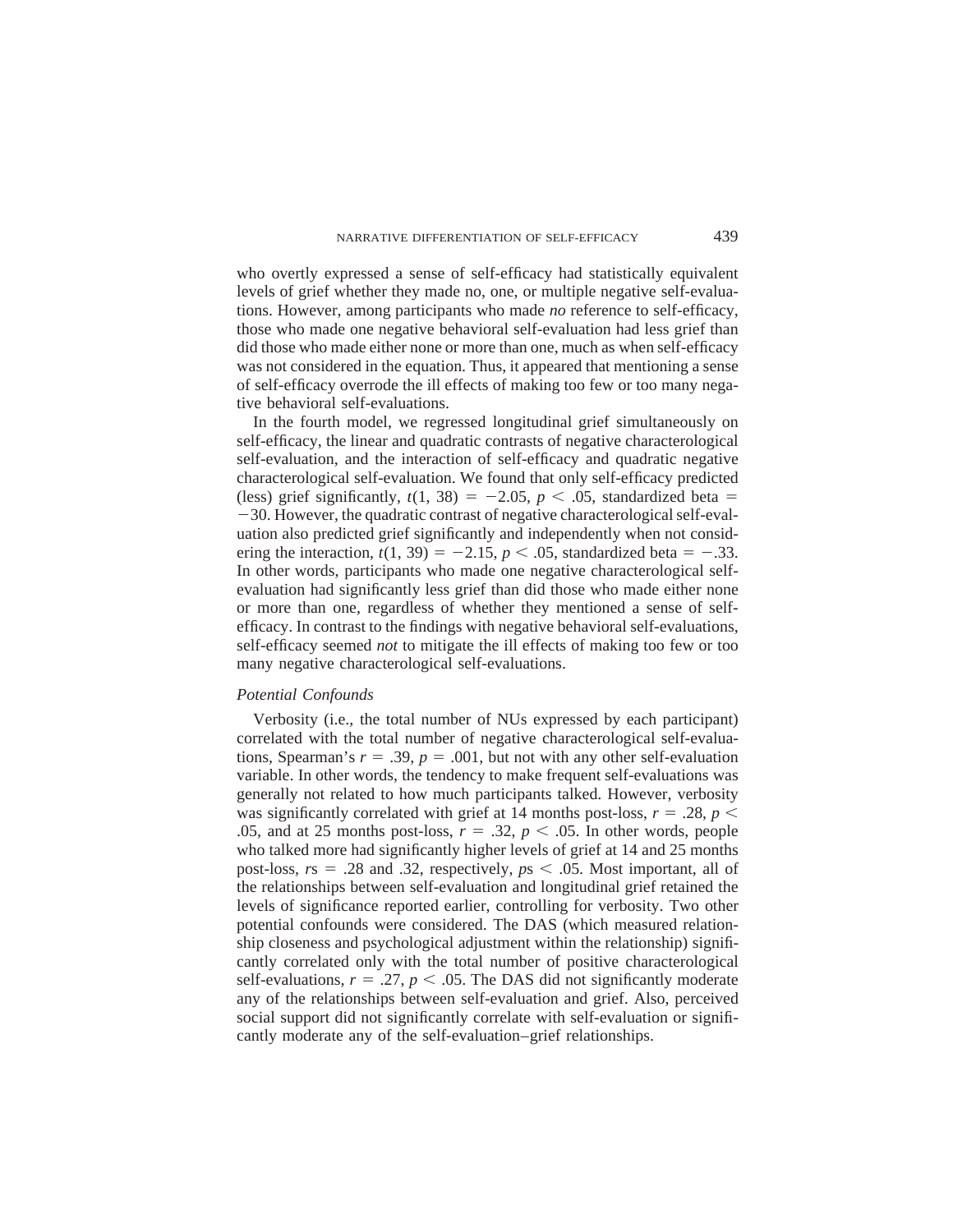#### **DISCUSSION**

In this study, we aimed to distinguish narrative evaluations of self-efficacy from other related forms of self-evaluation, with the aim of finding individual differences in psychological health during conjugal bereavement. The results generally supported our four primary predictions. First, when talking about their lives, conjugally bereaved participants did differentiate evaluations of their abilities from evaluations of actual actions and characteristics. Second, participants who made positive evaluations of their abilities (i.e., expressed self-efficacy) had lower levels of grief over time while adjusting longitudinally to conjugal bereavement, compared to those who did not express selfefficacy. Third, the relationship between grief and self-efficacy was independent of the relationships between grief and evaluations of one's actual behaviors and characteristics. Fourth, self-efficacy moderated the relationship between behavioral, but not characterological, self-evaluations and grief over time. These findings shed light not only on how self-efficacy is manifested in everyday language but also on how self-efficacy and other selfevaluations operate in relation to each other during times of crisis.

# *Distinguishing Self-Efficacy from Other Self-Evaluations*

Our descriptive findings suggested that participants made selective use of portraying an overt sense of self-efficacy, compared to other forms of selfevaluation. In other words, participants tended to focus more on evaluations of ''actual'' behaviors and characteristics than on evaluations of the *ability* to do or be something. One reason for this was that self-efficacy was defined as a subcategory of other self-evaluations in our coding system, producing a stringent definition of self-efficacy. Statements such as ''I could'' or ''I was able'' were coded as self-efficacy only when the behaviors or characteristics in question were modified by an explicitly affect-laden evaluation. Another explanation for the selective use of self-efficacy was that the distinction between abilities and behaviors or characteristics is subtle, especially in the everyday expression of self-evaluations. According to attribution theory, observers typically assume that a person has certain abilities on hearing or seeing that the person completed an action successfully; thus, abilities are often implied by the knowledge of successful actions or characteristics. The explicit mention of one's own abilities as distinct from behaviors or characteristics in narratives points to the individual's ability to communicate (and perceive) subtle distinctions of the self. Even more infrequent were statements of self-*in*efficacy. As mentioned under Method, people tended to depersonalize their inabilities (e.g., by using third-person pronouns) and to emphasize the impossibility of the situation at hand, thereby hinting at selfinefficacy too indirectly to be coded.

In distinguishing self-efficacy from other self-evaluations, self-efficacy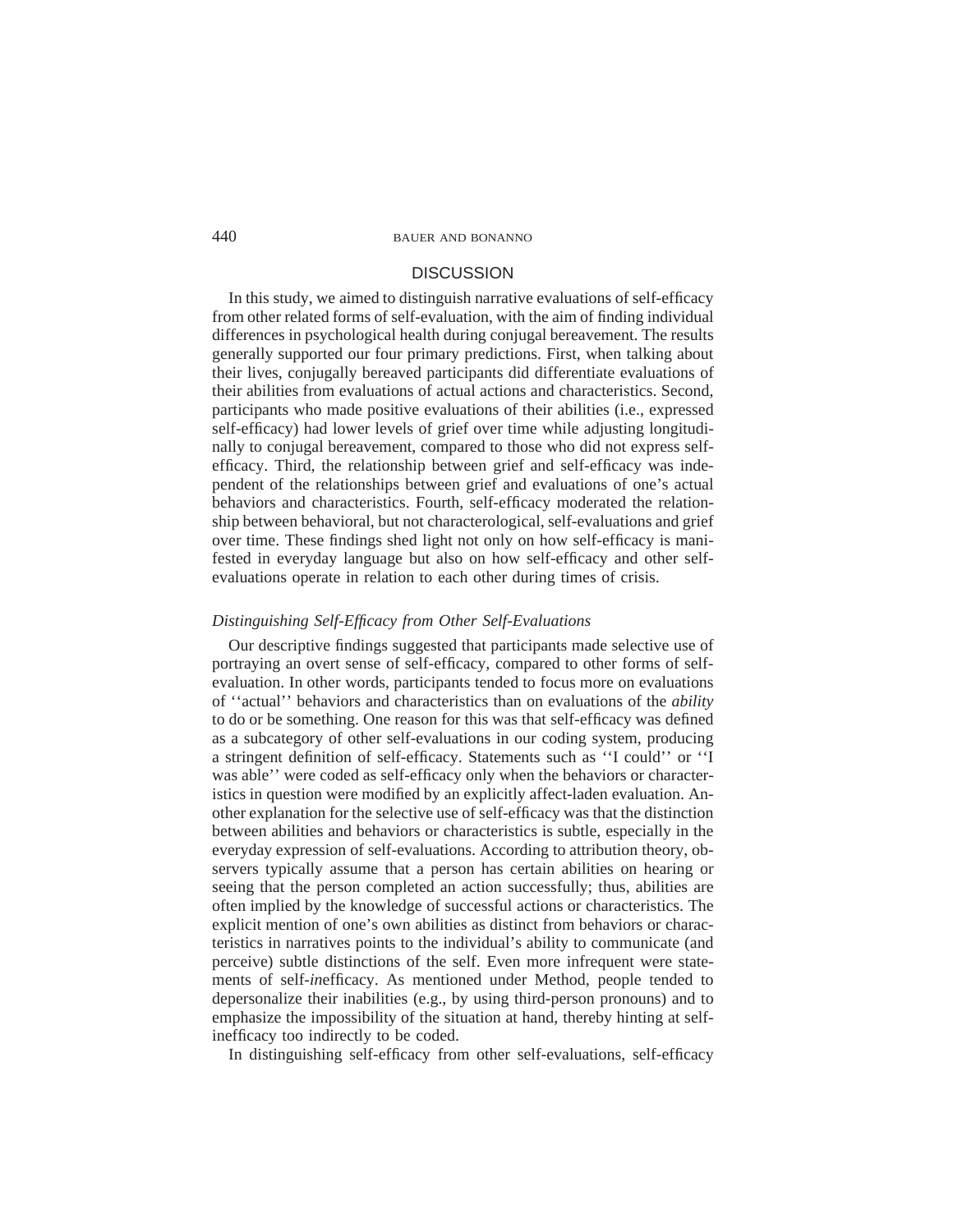correlated significantly only with the total number of positive behavioral self-evaluations. Despite the fact that self-efficacy was operationally defined as a type of behavioral or characterological self-evaluation, self-efficacy was not related to any other form of self-evaluation (and notably not to positive evaluations of one's characteristics). The relationship between self-efficacy and positive evaluations of one's behavior is consonant with the common understanding that self-efficacy refers to a perceived ability to do something well. Still, the correlation between the two in our study, although significant, was not particularly strong (Spearman's  $r = .26$ ). Thus, we concluded, much as predicted, that the narrative description of self-efficacy was generally, but not entirely, distinct from other forms of narrative self-evaluation.

## *Narrative Self-Efficacy, Other Self-Evaluations, and Psychological Health*

A sense of self-efficacy in participants' narratives predicted successful long-term adaptation to conjugal bereavement, as predicted. More precisely, participants who made at least one reference to self-efficacy had significantly lower levels of grief over time than did participants who made no reference to self-efficacy. This finding extended previous reports of the adaptive qualities of self-efficacy during times of significant change or stress (Bandura, 1977, 1997; Folkman, 1984; Maddux & Lewis, 1995). Particularly during bereavement, the sense that one is capable and strong provides a confident base for building a new life (Baumeister, 1991; Parkes & Weiss, 1983). Selfefficacy works to minimize negative emotion during conjugal bereavement by establishing the sense that one can still function competently in various life domains and that one can still have meaningful relationships. For example, self-efficacy enables a bereaved spouse to say, ''I lost my spouse but I can still do a good job at work'' or ''I lost my spouse but I can still keep part of that relationship alive through my relationship with my children'' (Bonanno & Kaltman, 1999). Self-efficacy, as a sense of potential, also fosters a sense of what could possibly be (i.e., a sense of hope), which is essential during times of extreme loss (Baumeister, 1991; Weiss, 1993). This sense for one's possibilities is also essential for creating the new courses of action in daily life that are necessary after a spouse's death or other life-altering crises (Bandura, 1997; Folkman, 1984; Parkes & Weiss, 1983).

Furthermore, self-efficacy predicted less grief over time, even when controlling perceptions of actually doing well and being good. In other words, not only do people distinguish their abilities from their behaviors and characteristics in everyday narratives, but these distinctions also have implications for psychological health. These findings suggest that the relationship between self-efficacy and grief did not come about simply as a by-product of the sense that one had done things well or that one was a good person. Although self-efficacy appears to be grounded in the sense that one has done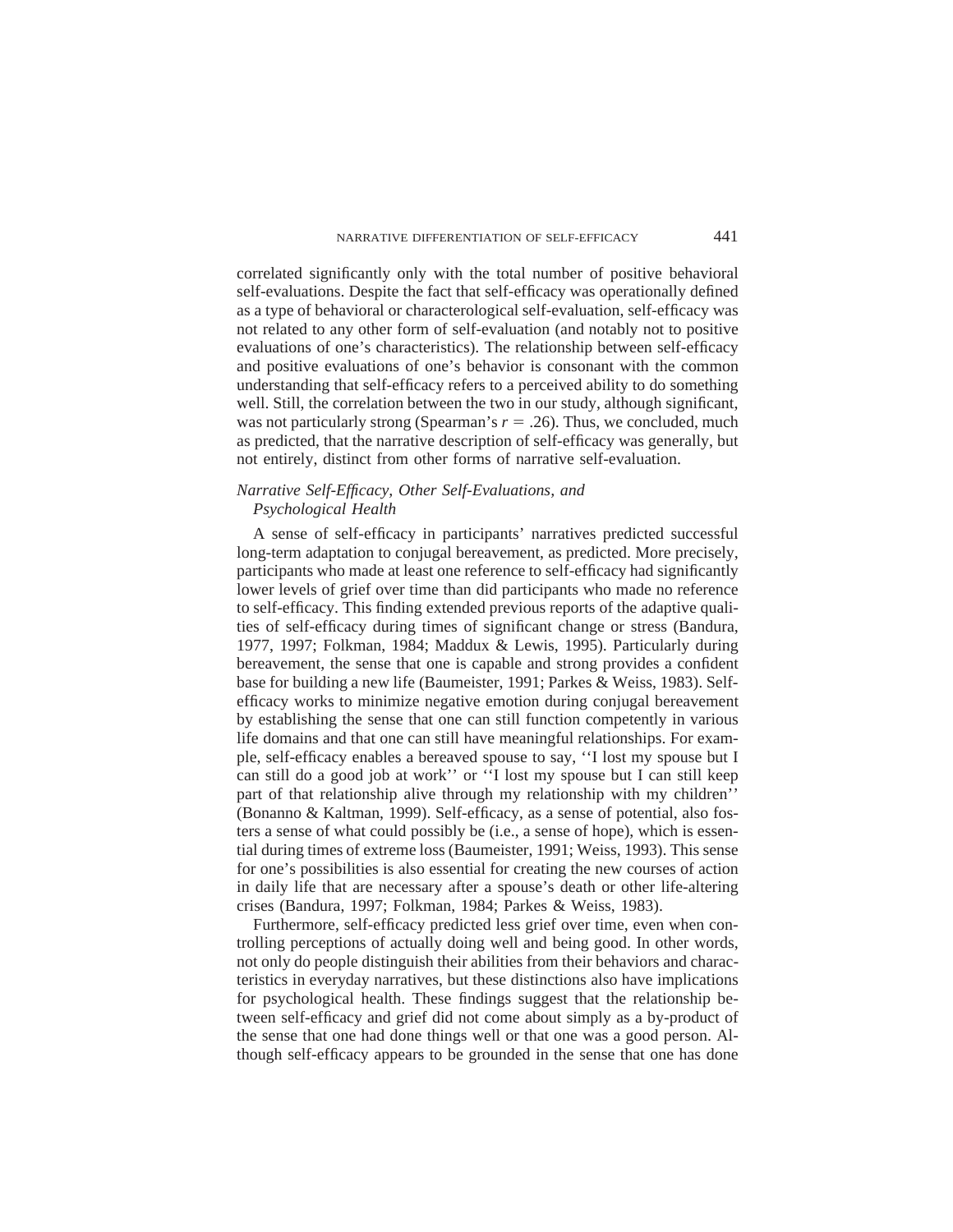things well (Bandura, 1977), the current findings suggest that self-efficacy may take on a life of its own in relation to psychological health.

As for the positive self-evaluations of doing well and being good, only the former was significantly related to psychological health, supporting previous findings concerning the adaptive benefits of focusing on one's behaviors rather than on one's broader characteristics (Bauer & Bonanno, 2001; Janoff-Bulman, 1992; Zirkel & Cantor, 1990). However, a different scenario emerged for negative self-evaluation. Previously, we found that an optimal level of negative self-evaluation predicted psychological health (Bauer & Bonanno, 2001). In other words, a limited dose of negative self-evaluation (i.e., one negative self-evaluation in a 6-min interview task) was adaptive, whereas either too few (i.e., none) or too many (i.e., two or more) negative self-evaluations was maladaptive. Those findings supported previous narrative research showing that people can actually evaluate themselves too positively for their own good or that a limited dose of negativity in narrative discourse corresponds to psychological health, provided that a sufficient dose of positivity can balance the limited negativity (Gottman, 1994; Pennebaker & Seagal, 1999). This ''mostly good, some bad'' scenario may correspond to psychological health because it allows for a generally positive view of self that also has the sense of being grounded in the typical world of occasional setbacks (Bauer & Bonanno, 2001). The current study revealed that this optimally healthy level of negative self-evaluation was equally true for both behavioral and characterological forms of self-evaluation *unless* the participant made reference to self-efficacy.

For those who mentioned self-efficacy, the optimally healthy level of negative *behavioral* self-evaluation disappeared. In other words, for those who mentioned self-efficacy, grief levels were the same whether one made no, one, or more than one negative behavioral self-evaluations. In contrast, for people who did not mention self-efficacy, the optimal level of negative selfevaluation held (i.e., grief levels were lowest for those who made one negative behavioral self-evaluation). However, self-efficacy did not moderate the relationship between negative characterological self-evaluations and grief over time. In other words, participants making a single negative *characterological* self-evaluation had less grief whether they expressed self-efficacy or not. Thus, although interpretations are made with caution due to group size, a sense of self-efficacy appeared to neutralize the ill effects of participants' negative evaluations of their behaviors but not of their characteristics.

Relatedly, Janoff-Bulman (1992, p. 126) found that rape victims who expressed behavioral self-blame (e.g., ''I should not have *gone* back to his apartment'') adapted better psychologically than did those who expressed characterological self-blame (e.g., ''I *am* a very bad judge of character'') (emphases added to show behavioral/characterological distinction). Janoff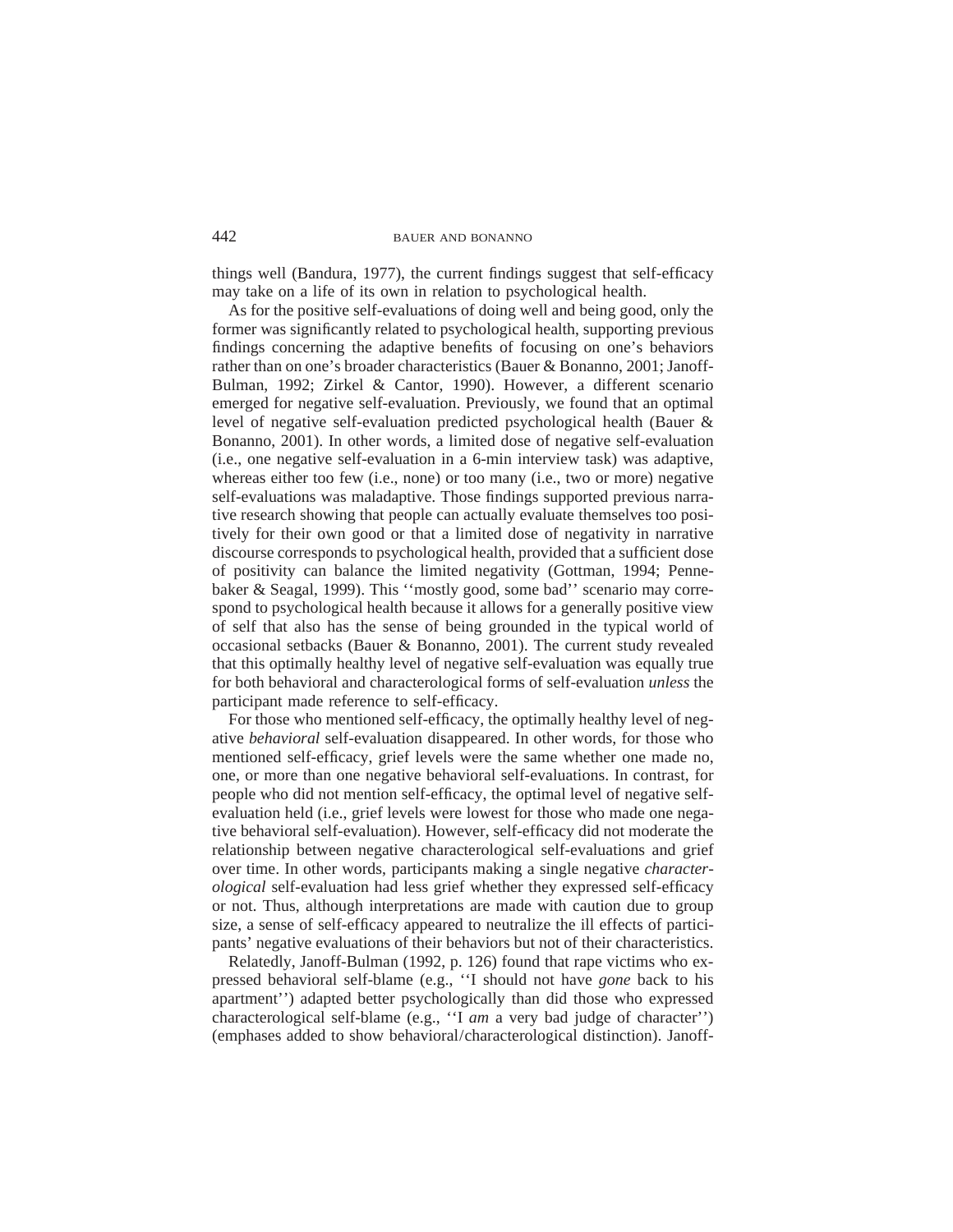Bulman interpreted this finding as evidence that behavioral self-blame preserved some sense that the self *could* have had control (i.e., self-efficacy). A person who interprets a mere action as bad (i.e., "I did badly") can also interpret the event as a temporary break in one's more general self-control (i.e., self-efficacy), thereby preserving or creating the general sense that the self is good (i.e., ''I am good''). In contrast, a person who interprets the self as bad more broadly (i.e., ''I am bad'') will have a more difficult time using a sense of self-efficacy to preserve or create a general sense that the self is good (i.e., ''I am good''). Overall, these findings suggest that people who make negative evaluations of their behaviors either too seldom or too frequently may rely on the buffering effects of self-efficacy to maintain a course of psychological health, whereas those who make too few or too many negative evaluations of personal characteristics might not be so fortunate.

The current study also provided evidence that narrative or linguistic patterns of self-evaluation have long-term implications for psychological health. One benefit of the narrative approach is that the individual voluntarily presents his or her own system of personally valued abilities and strengths, as opposed to rating one's sense of control on an imposed array of phenomena that may or may not be an important part of the individual's life story. We do not mean to suggest the absolute superiority of the narrative approach. Indeed, because narrative and questionnaire methods derive from different assumptions and typically address different aims, the relative suitability of one method over the other will rest on the aims of the researcher and the study at hand. If the aim is to compare individual differences in the degree to which one senses control, then a questionnaire approach is perhaps most efficient. However, in this study, we aimed to examine individual differences in how people distinguish their valued abilities from their valued actions and characteristics in everyday thinking and conversation. Interview narratives approximate this context, allowing for a systematic examination of subtle distinctions in the thinking process. In reviewing the findings, it is important to keep in mind that subtle differences in the linguistic structure of selfevaluations (as revealed in the distinction of words such as *can, do,* and *be*) were the phenomena that held long-term implications for psychological health. In the course of describing themselves in everyday speech, people do not typically deliberate on their choice of these words; the decision to use one verb type over another occurs rapidly and often without awareness. While people appeared to express self-efficacy selectively—with implications for psychological health—it is unlikely that they were very aware of the degree to which they were doing so. For these reasons, we feel that the narrative study of self-evaluation affords an understanding of the underlying process of constructing meaning and identity in ways that correspond to psychological health. Furthermore, narrative inquiry of this sort also aims to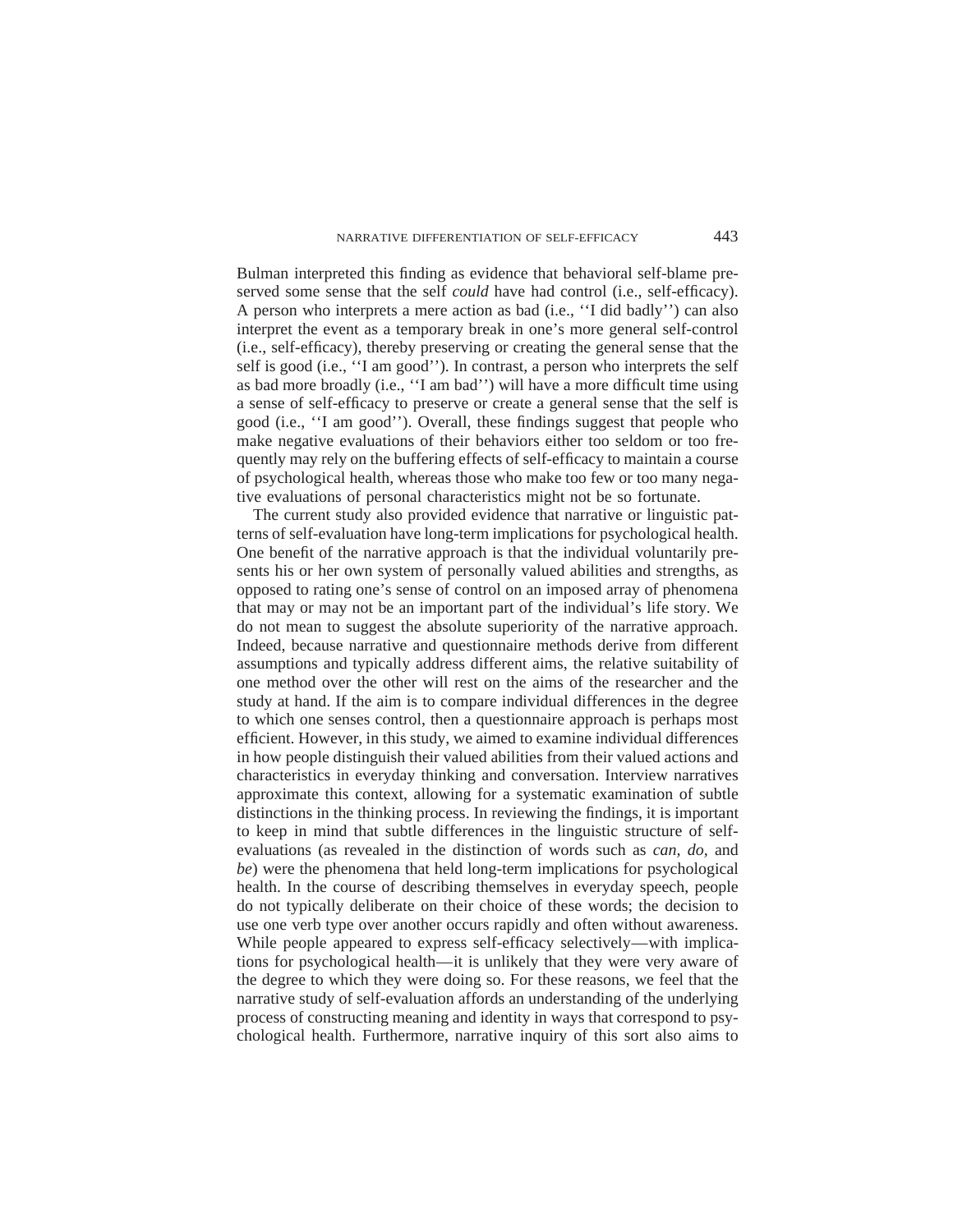contribute to an understanding of narrative structure itself (i.e., how people tell their life stories).

## *Other Considerations*

As for the longitudinal aspect of this study, it is important to keep in mind that narrative patterns of self-evaluation were made at 6 months post-loss and that these patterns predicted grief at 6, 14, and 25 months post-loss. We feel that these longitudinal relationships likely reflected the fact that we addressed self-efficacy and self-evaluation in terms of identity construction generally rather than in terms of coping or adjustment to loss specifically. We were interested in the types of self-evaluation that, when viewed in patterns over a narrative, reflect structural dimensions of how people create a sense of self-identity and not how they adapt to change. Thus, we expected that the participants' sense of self-efficacy (along with the other forms of self-evaluation) would predict how well they adapted in the long run. In fact, we found that self-efficacy predicted less grief during the second and third measurement periods but not during the first. This finding indicated to us that these narrative patterns of self-efficacy, although expressed at 6 months post-loss, reflected long-term patterns of psychological health rather than the immediate fluctuations of psychological health due to the loss. We also found that none of the self-evaluation patterns interacted with time in predicting grief (i.e., we found main effects but no group by time interactions). We feel that the lack of group by time interactions also results from our phenomena of interest and our operational definitions. If we had aimed to examine selfevaluation patterns relating specifically to adjustment to loss, then we would have expected to find differences not only in the *degree* of grief over time (which we did find) but also in the *course* of grief over time (which we did not find). The fact that grief decreased over time at the same rate for all self-evaluation groups indicates that individual differences in self-evaluation related to differences in psychological health generally, which is more specifically what we aimed to measure. In addition, the relationships between narrative self-evaluation and grief were not altered significantly by either verbosity, perceived relationship closeness, or perceived social support.

Several limitations are worthy of consideration. First, as mentioned earlier, the frequency with which participants referred to self-efficacy was low, due in part to the stringent criteria of the coding system. Only the most conspicuous references to abilities, strength, or control were coded for self-efficacy. Indeed, many times coders noted that a particular phrase seemed to be about efficacy, but the phrase was not coded for self-efficacy because the criteria for overtness were not met. Certainly, future research on narrative self-efficacy (perhaps with less stringent, yet still reliable, operational definitions) is needed to understand both the prevalence of self-efficacy in life stories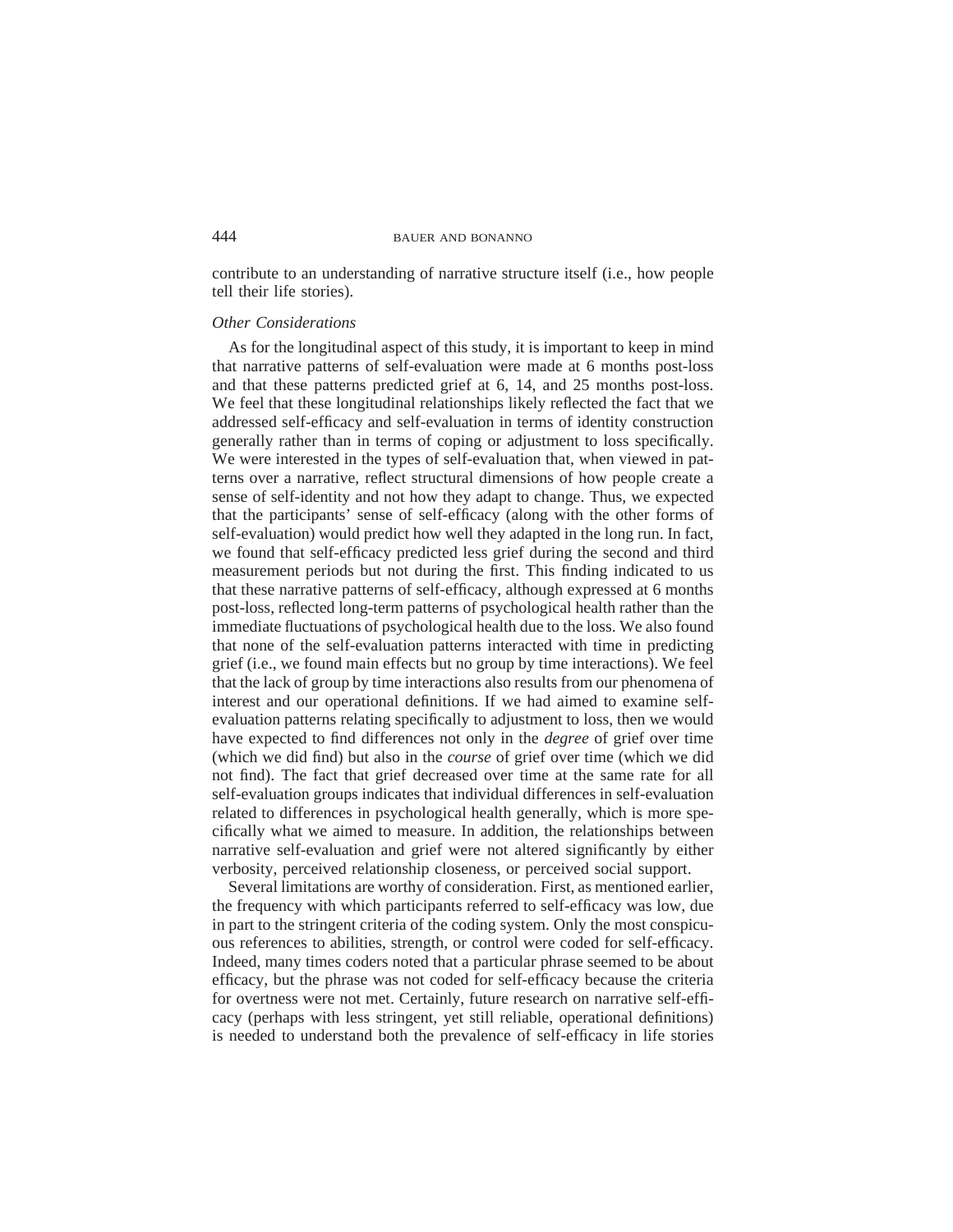and its relation to psychological health. Second, these narratives were coded in terms of basic dimensions of self-evaluation rather than in terms of coping with the death of a spouse. Thus, our narrative constructs did not address bereavement specifically, meaning that we probably found out more about self-efficacy and psychological health generally than about bereavement in particular. Conversely, we did find that adjustment to bereavement did conform to the more general theoretical principles of self-efficacy and self-evaluation. Third, these narratives were generated in the context of describing the spousal relationship and not the life of the participant as an individual (or the individual's health or coping status). We would expect that different questions (e.g., relating to abilities) would yield different information about the role of self-efficacy as a form of self-evaluation. Finally, this study was correlational by design, and we do not mean to claim that these narrative patterns of self-efficacy *caused* lower grief levels. However, possible confounding (and causal) variables, such as perceived relationship closeness and perceived social support, were not significant factors in the self-evaluation– grief relationships. Also, we point out that particular patterns of interpreting one's life do underlie both the tendency to make self-evaluations in particular ways and the tendency to adapt well during stressful life changes (Baumeister, 1991; Folkman, 1984; Janoff-Bulman, 1992; McAdams, 1993). The narrative study of self-evaluation, although not equivalent to the interpretation process, reflects key dimensions of it.

# **CONCLUSION**

With this study, we hoped to shed light on how self-efficacy, as a unique form of self-evaluation, is constructed in the stories that people tell about their lives, notably when people are not directed to think specifically about issues of abilities, strength, and control. We found that the participants did think about their abilities differently from their actual behaviors and characteristics and that these differences had implications for psychological health. The presence of self-efficacy in personal narratives predicted successful adaptation to bereavement longitudinally, over and beyond the effects of other types of self-evaluation and in certain cases counterbalancing the ill effects of negative self-evaluation. In short, spontaneously saying simple things such as ''I can do well'' and ''I can be good'' was especially suggestive of healthy psychological adjustment to the death of a spouse. Furthermore, the seemingly subtle difference between statements such as ''I can do well'' and ''I do well'' had distinct and complex implications for that adjustment. We hope that these findings are useful for future work in narrative, personality, social, and clinical psychology.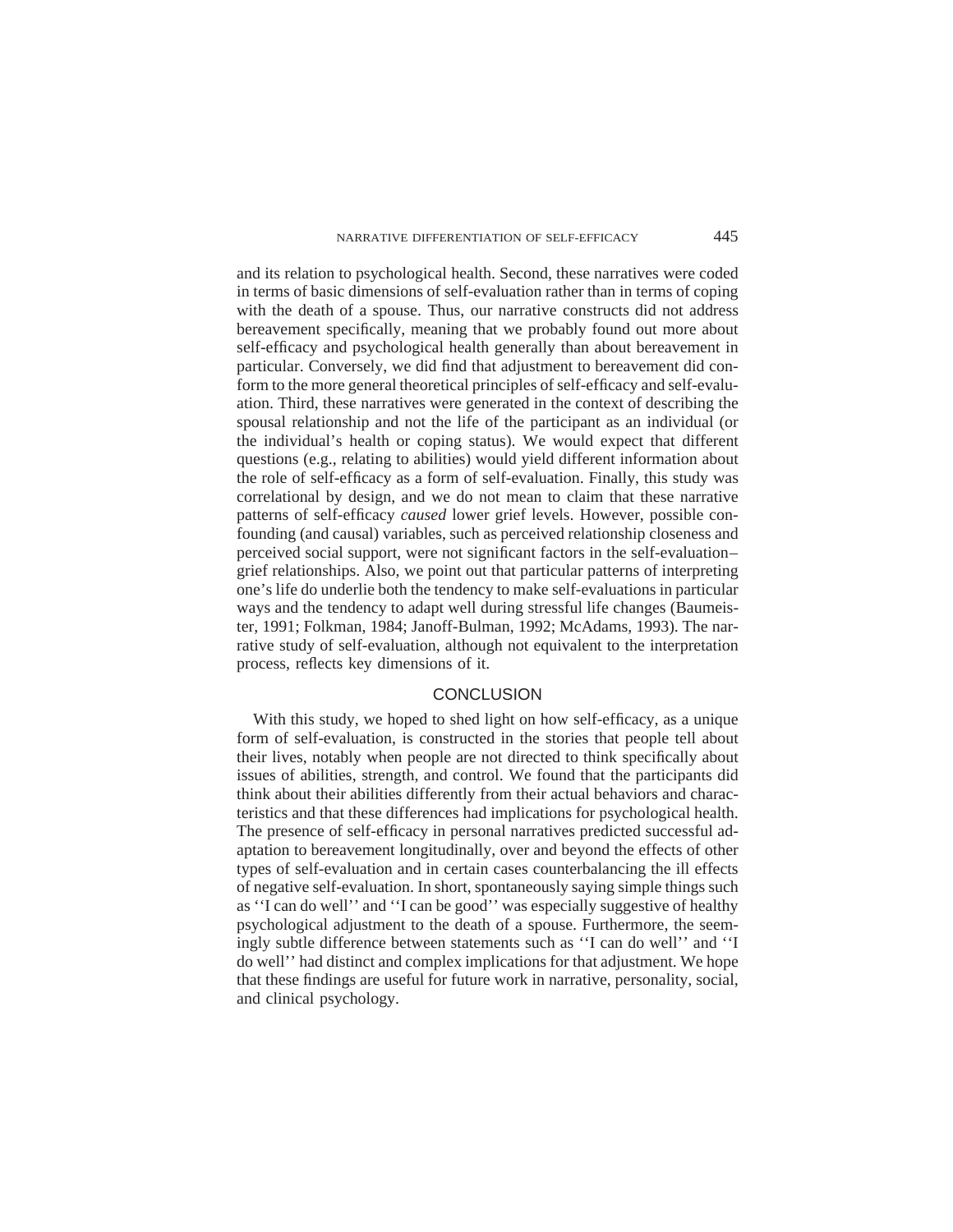# APPENDIX Examples of Self-Evaluations and Other Statements

| Positive self-evaluation                                                                        | Negative self-evaluation                                                        |
|-------------------------------------------------------------------------------------------------|---------------------------------------------------------------------------------|
| <b>Behavioral</b>                                                                               | <b>Behavioral</b>                                                               |
| "We liked going to the movies."                                                                 | "We hated spending time together."                                              |
| "I think I made her successful."                                                                | "I think I caused her to fail."                                                 |
| Characterological                                                                               | Characterological                                                               |
| "I'm the best salesman."                                                                        | "I'm a bad salesman."                                                           |
| "We had a great marriage."                                                                      | "We had a horrible marriage."                                                   |
| Self-efficacy                                                                                   | Self-inefficacy                                                                 |
| "I was able to help her when she needed<br>me."                                                 | "I just couldn't give what she<br>needed."                                      |
| "We could do anything we wanted."                                                               | "We never had control over our lives."                                          |
| <b>Other Statements</b>                                                                         |                                                                                 |
| Nonevaluative self-description<br>"We were married 15 years."<br>"We went to the movies a lot." | Nonself-evaluation<br>"Marriage is a good thing."<br>"It's been an awful year." |

## **REFERENCES**

- Arbuckle, N. W., & de Vries, B. (1995). The long-term effects of later life spousal and parental bereavement on personal functioning. *The Gerontologist,* **35,** 637–647.
- Armitage, C. J., & Conner, M. (1999). Distinguishing perceptions of control from self-efficacy: Predicting consumption of a low-fat diet using the theory of planned behavior. *Journal of Applied Social Psychology,* **29,** 72–90.
- Bandura, A. (1977). Self-efficacy: Toward a unifying theory of behavioral change. *Psychological Review,* **84,** 191–215.
- Bandura, A. (1997). *Self-efficacy: The exercise of control.* New York: Freeman.
- Bandura, A., Pastorelli, C., Barbaranelli, C., & Caprara, G. V. (1999). Self-efficacy pathways to childhood depression. *Journal of Personality and Social Psychology,* **76,** 258–269.
- Bauer, J. J., & Bonanno, G. A. (2001). Doing and being well (for the most part): Adaptive patterns of narrative self-evaluation during bereavement. *Journal of Personality,* **69,** 451– 482.
- Baumeister, R. F. (1991). *Meanings of life.* New York: Guilford.
- Baumeister, R. F., & Newman, L. S. (1994). How stories make sense of personal experiences: Motives that shape autobiographical narratives. *Personality and Social Psychology Bulletin,* **20,** 676–690.
- Bonanno, G. A., & Kaltman, S. (1999). Toward an integrative perspective on bereavement. *Psychological Bulletin,* **125,** 760–776.
- Bonanno, G. A., & Keltner, D. (1997). Facial expressions of emotion and the course of bereavement. *Journal of Abnormal Psychology,* **106,** 126–137.
- Bonanno, G. A., Keltner, D., Holen, A., & Horowitz, M. J. (1995). When avoiding unpleasant emotions might not be such a bad thing: Verbal–autonomic response dissociation and midlife conjugal bereavement. *Journal of Personality and Social Psychology,* **69,** 975– 989.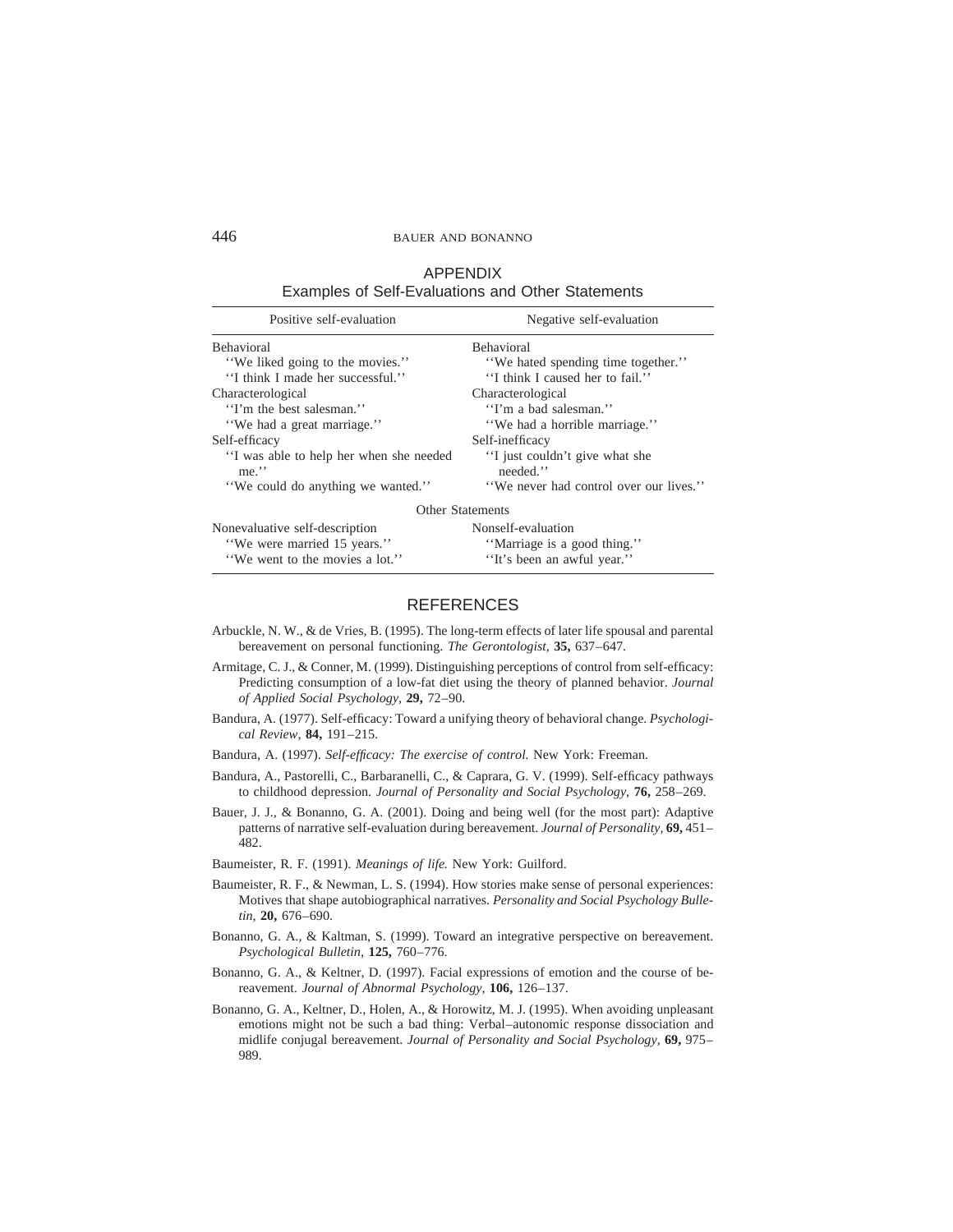- Butterworth, B. (1975). Hesitation and semantic planning in speech. *Journal of Psycholinguistic Research,* **4,** 75–87.
- Campbell, D. T., & Fiske, D. W. (1959). Convergent and discriminant validation by the multitrait–multimethod matrix. *Psychological Bulletin,* **56,** 81–106.
- Cantor, N. (1990). From thought to behavior: ''Having'' and ''doing'' in the study of personality and cognition. *American Psychologist,* **45,** 735–750.
- Diener, E. (1984). Subjective well-being. *Psychological Bulletin,* **95,** 542–575.
- Diener, E., & Fujita, F. (1995). Resources, personal strivings, and subjective well-being: A nomothetic and idiographic approach. *Journal of Personality and Social Psychology,* **68,** 926–935.
- Diener, E., Suh, E. M., Lucas, R. E., & Smith, H. L. (1999). Subjective well-being: Three decades of progress. *Psychological Bulletin,* **125,** 276–302.
- Epel, E. S., Bandura, A., & Zimbardo, P. G. (1999). Escaping homelessness: The influences of self-efficacy and time perspective on coping with homelessness. *Journal of Applied Social Psychology,* **29,** 575–596.
- Erikson, E. H. (1959). *Identity and the life cycle.* New York: Norton.
- Florian, V., Mikulincer, M., & Taubman, O. (1995). Does hardiness contribute to mental health during a stressful real-life situation? The roles of appraisal and coping. *Journal of Personality and Social Psychology,* **68,** 687–695.
- Folkman, S. (1984). Personal control and stress and coping processes: A theoretical analysis. *Journal of Personality and Social Psychology,* **46,** 839–852.
- Gottman, J. (1994). *Why marriages succeed or fail.* New York: Fireside.
- James, W. (1890/1950). *Principles of psychology.* New York: Dover.
- Janoff-Bulman, R. (1992). *Shattered assumptions: Towards a new psychology of trauma.* New York: Free Press.
- Judd, C. M., & McClelland, G. H. (1989). *Data analysis: A model-comparison approach.* San Diego: Harcourt Brace Jovanovich.
- Judd, C. M., McClelland, G. H., & Smith, E. R. (1996). Testing treatment by covariate interactions when treatment varies within subjects. *Psychological Methods,* **1,** 366–378.
- Kessler, R. C., Kendler, K. S., Heath, A., Neale, M. C., & Eaves, L. J. (1992). Social support, depressed mood, and adjustment to stress: A genetic epidemiological investigation. *Journal of Personality and Social Psychology,* **62,** 257–272.
- Kessler, R. C., & MacLeod, J. D. (1985). Social support and mental health in community samples. In S. Cohen & S. L. Syme (Eds.), *Social support and health* (pp. 219–240). San Diego: Academic Press.
- Lachman, M. E., & Weaver, S. L. (1998). The sense of control as a moderator of social class differences in health and well-being. *Journal of Personality and Social Psychology,* **74,** 763–773.
- Langer, E. J., & Roth, J. (1975). Heads I win, tails it's chance: The illusion of control as a function of the sequence of outcomes in a purely chance task. *Journal of Personality and Social Psychology,* **32,** 951–955.
- Maddux, J. E., & Lewis, J. (1995). Self-efficacy and adjustment: Basic principles and issues. In J. E. Maddux (Ed.), *Self-efficacy, adaptation, and adjustment: Theory, research, and application* (pp. 37–68). New York: Plenum.
- Major, B., Richards, C., Cooper, M. L., Cozzarelli, C., & Zubek, J. (1998). Personal resilience, cognitive appraisals, and coping: An integrative model of adjustment to abortion. *Journal of Personality and Social Psychology,* **74,** 735–752.